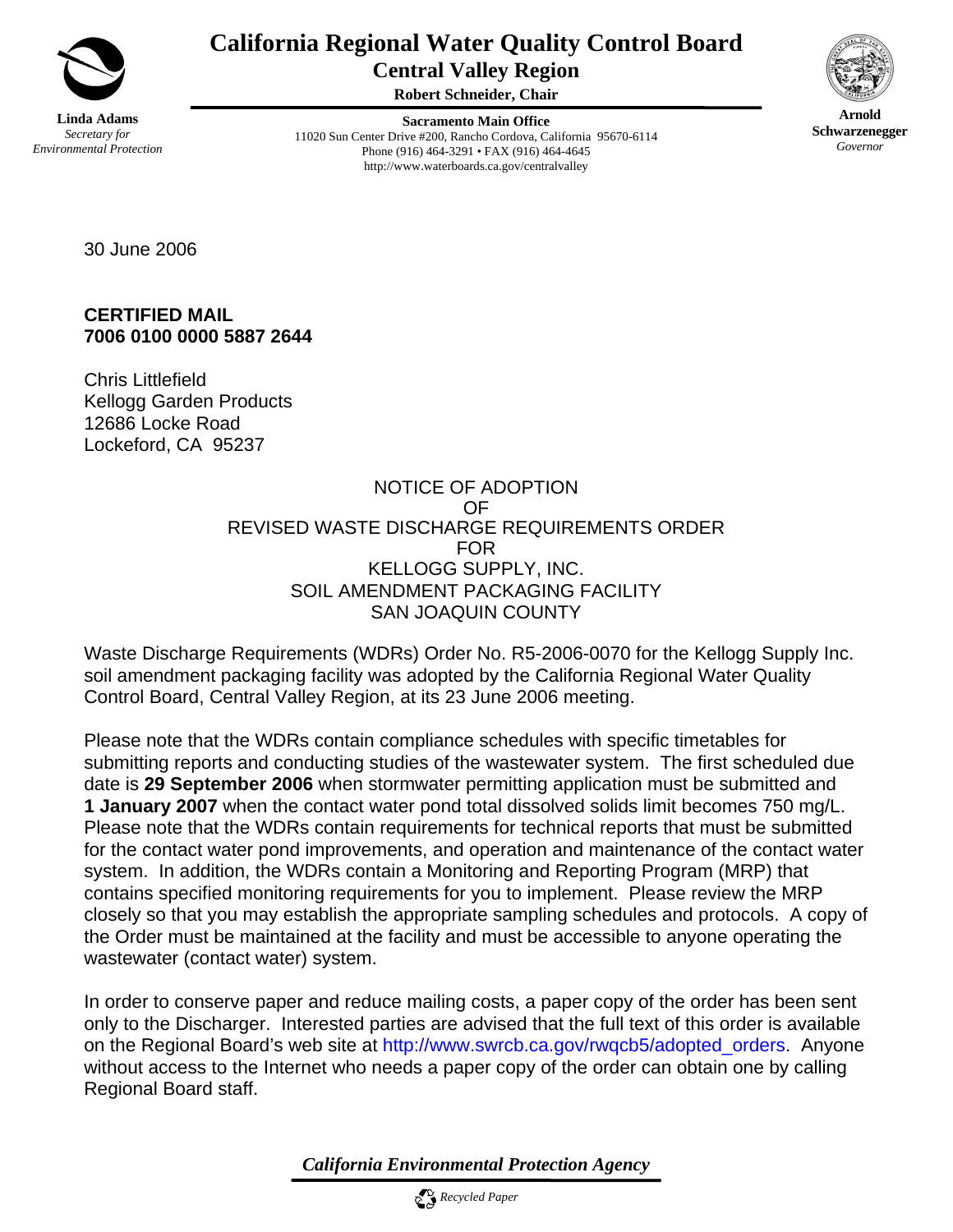If you have any questions regarding your revised WDRs, please call Tim O'Brien at (916) 464-4616.

MARK R. LIST, R.G., Chief Waste Discharge to Land Unit

- Enclosures Adopted Waste Discharge Requirements (Discharger only) Standard Provisions and Reporting Requirements (Discharger only)
- cc w/o enc: Frances McChesney, Office of Chief Counsel, State Water Board, Sacramento Gordon Innes, Division of Water Quality, State Water Board, Sacramento Jerry Boles, Department of Water Resources, Red Bluff San Joaquin County Planning Department, Stockton Joe Spano, Department of Health Services, Stockton Mike Huggins, San Joaquin County Environmental Health Department, Stockton Tom Butler, Eco:Logic Engineering, Stockton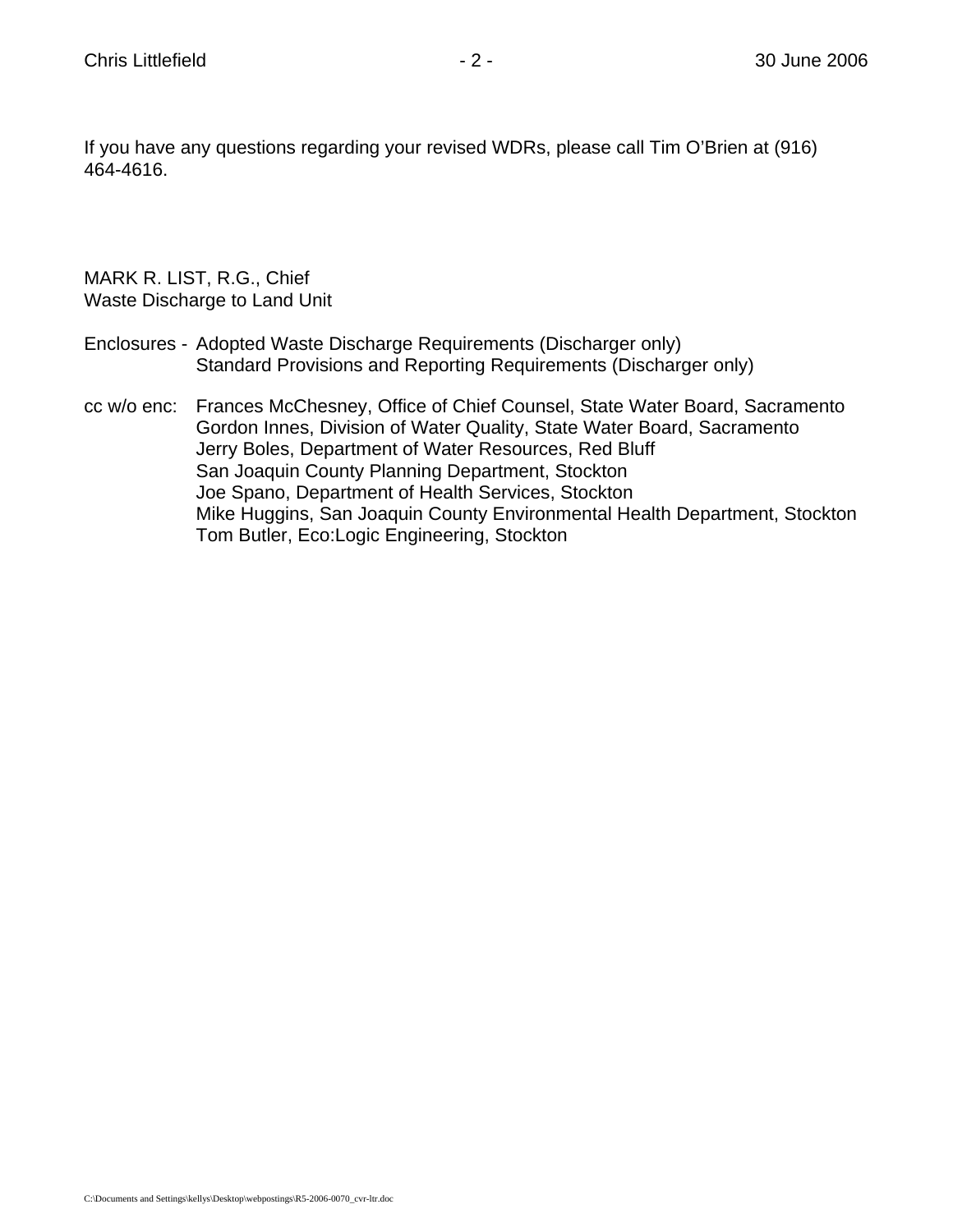#### CALIFORNIA REGIONAL WATER QUALITY CONTROL BOARD CENTRAL VALLEY REGION

#### ORDER NO. R5-2006-0070

#### WASTE DISCHARGE REQUIREMENTS FOR KELLOGG SUPPLY, INC. SOIL AMENDMENT PACKAGING FACILITY SAN JOAQUIN COUNTY

The California Regional Water Quality Control Board, Central Valley Region (hereafter Board), finds that:

- 1. Kellogg Supply, Inc. (hereafter Discharger) submitted a Report of Waste Discharge (RWD) dated 1 October 2001 for a packaging facility in Lockeford, San Joaquin County. Additional information was submitted on 24 March 2004, 28 April 2004, and 23 February 2006.
- 2. The RWD was submitted to revise Waste Discharge Requirements (WDRs) Order No. 5-00-227 that was adopted by the Regional Board on 27 October 2000. The revision is required as a result of changes made at the facility since the existing Order was adopted and to allow needed expansion of the wastewater system for increased production at the facility.
- 3. Kellogg Supply, Inc. owns the property and operates the business. The Discharger manufactures and packages garden soil products through a process of outdoor mixing and composting. The product is packaged for retail customers, primarily for residential use. Raw materials are exposed to rain during the winter months and therefore storm water quality is a concern at the site.
- 4. The facility is located at 12686 Locke Road, Lockeford. The facility is identified as Assessor's Parcel Number 051-320-02, and is in Section 36, T4N, R7E, MDB&M as shown on Attachment A, which is attached hereto and made part of the Order by reference.

#### **Background**

- 5. Activities at the site consist of receiving, mixing, composting, storing, packaging, warehousing, and shipping soil amendment products. The facility layout is presented in Attachment B, which is attached hereto and made part of this Order by reference.
- 6. Equipment used at the site falls into two general categories. The first category consists of wood materials sizing equipment that consists of conveying, grinding, and screening equipment. The second category consists of packaging equipment that includes conveyors, hoppers, bag filling and sealing, and pallet load stabilization (stretch wrapping) equipment.
- 7. Wastewater originates from stormwater falling on exposed raw materials. Stormwater that comes in contact with the raw materials is termed "contact water" and will be disposed of in a different manner than non-contact stormwater.
- 8. Outdoor storage and mixing of raw materials are currently performed within a 3.18 acre bermed outdoor storage area (composting area). The area is sloped to allow collection of contact water. The collected contact water flows by gravity through a pipe to the contact water pond.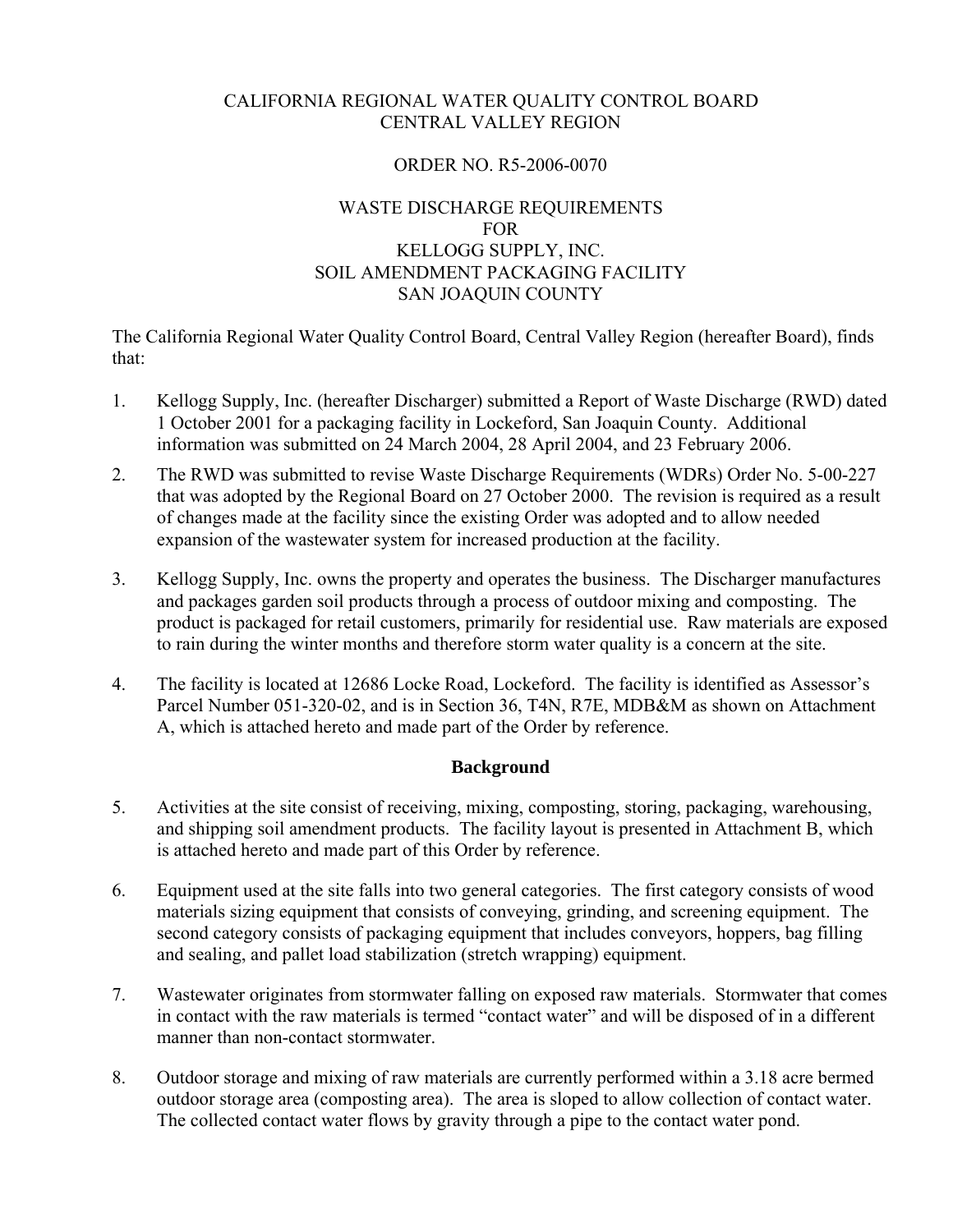- 9. Contact water can also be generated in the "conveyance area" that connects the composting area and the packaging facility. Contact water generated in the conveyance area is collected in a sump and is pumped to the composting area. The conveyance area (including ramps that lead to the composting area) consists of approximately 0.76 acre.
- 10. Wood fiber materials are stored outside the composting area. This practice is considered acceptable only when the wood materials have not contacted other admixtures such as manure. The wood storage area occupies approximately 0.5 acre.
- 11. Approximately one-half of the site is paved and three large areas are under sheet metal roofs. With the exception of the conveyance and composting areas, stormwater that falls on the paved portion of the site drains to the existing stormwater pond.
- 12. In approximately 2000, four vertical drains in the bottom of the stormwater pond were located and plugged by drilling out the drain casings and grouting the boreholes with sand/cement slurry.

#### **Site Activities**

13. Raw materials are blended using front-end loaders. The blended materials are stored outside to allow composting. Composting time varies by product from 0 to 12 weeks. The finished product is then packaged into plastic bags for retail sale. Anticipated admixtures that will be stored onsite are listed in the table below:

| Admixture                 | Description                    | Units     | Annual<br><b>Usage</b> | Average<br>Inventory |
|---------------------------|--------------------------------|-----------|------------------------|----------------------|
| Co-Compost                | <b>Biosolids based Compost</b> | CY        | 11,645                 | 540                  |
| Chicken Litter            | <b>Poultry Manure</b>          | <b>CY</b> | 8,135                  | 200                  |
| <b>Bat Guano</b>          | <b>Bat Manure</b>              | lbs.      | 38,756                 | 3,058                |
| <b>Worm Castings</b>      | <b>Worm Manure</b>             | <b>CY</b> | 775                    | 178                  |
| Potting Soil Fertilizer   | Soil Nutrient                  | lbs.      | 63,655                 | 8,018                |
| Kelp Meal                 | <b>Nutrient Additive</b>       | lbs.      | 38,756                 | 3,058                |
| Alfalfa Meal              | <b>Nutrient Additive</b>       | lbs.      | 2,102                  | 359                  |
| <b>Bone Meal</b>          | <b>Nutrient Additive</b>       | lbs.      | 2,102                  | 359                  |
| Ureaform                  | <b>Nutrient Additive</b>       | lbs.      | 14,401                 | 1,830                |
| Dolomite                  | pH additive                    | lbs.      | 171,526                | 15,627               |
| Perlite                   | Mineral Additive               | <b>CY</b> | 5,522                  | 489                  |
| Ferrous Sulfate           | Mineral Additive               | lbs.      | 944,362                | 35,831               |
| Oyster Shell              | Mineral Additive               | lbs.      | 188,792                | 17,752               |
| Sand                      | Mineral Additive               | <b>CY</b> | 2,406                  | 221                  |
| <b>Sphagnum Peat Moss</b> | Peat Moss                      | <b>CY</b> | 6,120                  | 579                  |
| <b>Bale Material</b>      | Wood Fiber                     | CY        | 8,127                  | 7,287                |
| Sawdust                   | Wood Fiber                     | <b>CY</b> | 56,210                 | 6,683                |
| Douglas Fir Bark          | <b>Bark Fiber</b>              | <b>CY</b> | 28,485                 | 2,861                |
| Redwood Bark              | <b>Bark Fiber</b>              | <b>CY</b> | 36,892                 | 1,204                |
| Rice Hulls                | Processing Hulls               | <b>CY</b> | 14,934                 | 1,350                |
| High Carbon Ash (Fly Ash) | <b>Bulking Agent</b>           | <b>CY</b> | 8,791                  | 100                  |
|                           |                                |           |                        |                      |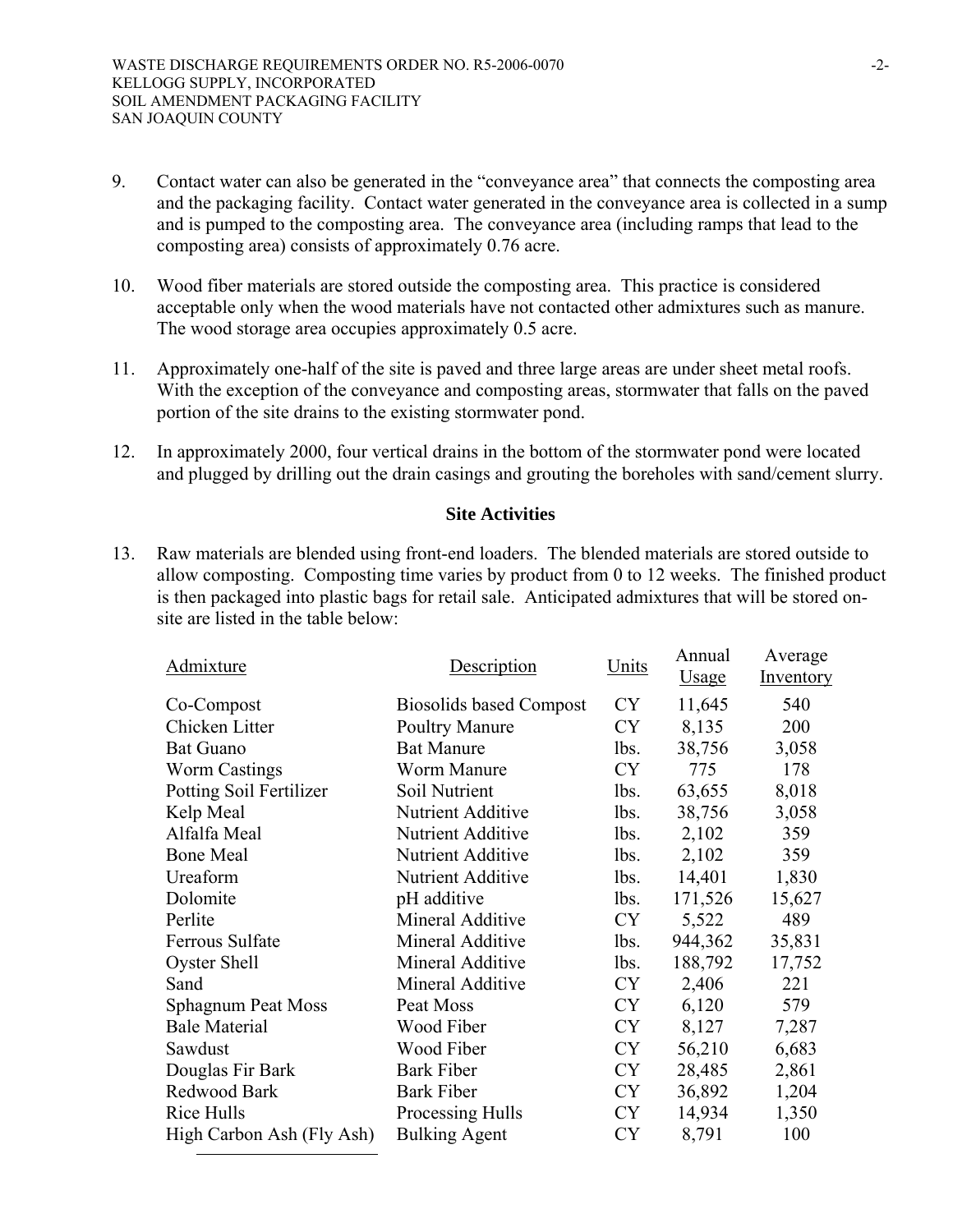Data from 2 August 2004 Comments on Tentative WDRs. CY denotes Cubic Yards. lbs. denotes pounds.

- 14. Co-compost consists of wood chips and Class A biosolids.
- 15. Fly ash is added as a soil amendment for pH neutralization, soil color stabilization, and as a bulking agent. Ash is added to the product in two ways. Both methods result in approximately 5 to 10 percent of ash in the product by weight. In the first method, ash is applied to products via a hopper bin that adds ash to the product as it passes under the hopper on a conveyor belt. The other method of mixing ash involves storage of the ash on the composting area where it is mixed with a front-end loader within 24-hours of receipt of the ash.
- 16. The ash is produced in electrical cogeneration facilities that burn only vegetative debris; pressure treated or creosote soaked materials are not burned at the cogeneration facilities. The ash used at the facility has been characterized by the generator. A summary of the solid waste analytical data is presented below (note Waste Extraction Test [WET] results are presented in the next Finding). None of the values exceeded the Total Threshold Limit Concentration (TTLC) defined in CCR Section 66261.24, Title 22.

|               | Sample Name and Date |                            |            |           |            |             |  |  |
|---------------|----------------------|----------------------------|------------|-----------|------------|-------------|--|--|
|               |                      | Lincoln                    | Lincoln    | Lincoln   | Sonora     |             |  |  |
| Constituent   | Units                | 2003                       | 12/18/2003 | 4/30/2004 | 12/31/2004 | <b>TTLC</b> |  |  |
| Antimony      | mg/kg                | ND(1.0)                    | ND(1.0)    | ND(1.0)   | 1.5        | 500         |  |  |
| Arsenic       | mg/kg                | 4.1                        | 1.1        | 5.5       | 4.8        | 500         |  |  |
| <b>Barium</b> | mg/kg                | 220                        | 210        | 208       | 260        | 10,000      |  |  |
| Beryllium     | mg/kg                | ND(0.4)                    | ND(0.4)    | ND(0.4)   | 0.6        | 75          |  |  |
| <b>Boron</b>  | mg/kg                | <b>NR</b>                  | <b>NR</b>  | <b>NR</b> | 50         | NL          |  |  |
| Cadmium       | mg/kg                | 1.1                        | 0.5        | 1.2       | 1.6        | 100         |  |  |
| Chromium      | mg/kg                | 9.3                        | 5          | 10        | 18.9       | 2,500       |  |  |
| Cobalt        | mg/kg                | 2.1                        | ND(2.0)    | 3.2       | 6.5        | 8,000       |  |  |
| Copper        | mg/kg                | 20.8                       | 10.8       | 19.8      | 71.2       | 2,500       |  |  |
| Lead          | mg/kg                | 6.6                        | 2.7        | 8.2       | 15.5       | 1,000       |  |  |
| Mercury       |                      | $mg/kg \text{ ND } (0.03)$ | ND(0.03)   | 0.2       | ND(0.03)   | 20          |  |  |
| Molybdenum    | mg/kg                | 1.1                        | ND(2.0)    | 1.8       | ND(5.0)    | 3,500       |  |  |
| Nickel        | mg/kg                | 5.2                        | 3.1        | 7.4       | 19.3       | 2,000       |  |  |
| Potassium     | mg/kg                | <b>NR</b>                  | <b>NR</b>  | <b>NR</b> | 12,800     | $\rm NL$    |  |  |
| Selenium      | mg/kg                | ND(0.5)                    | ND(0.5)    | ND(0.5)   | ND(2.0)    | 100         |  |  |
| Silver        | mg/kg                | ND(0.08)                   | ND(0.08)   | ND(0.08)  | ND(4.0)    | 500         |  |  |
| Sulfur        | mg/kg                | <b>NR</b>                  | <b>NR</b>  | <b>NR</b> | 512        | NL          |  |  |
| Thallium      | mg/kg                | ND(1.0)                    | ND(1.0)    | ND(1.0)   | ND(4.0)    | 700         |  |  |
| Vanadium      | mg/kg                | 11.4                       | 6.2        | 16.2      | 26.2       | 2,400       |  |  |
| Zinc          | mg/kg                | 100                        | 63.4       | 125       | 80.4       | 5,000       |  |  |
|               |                      |                            |            |           |            |             |  |  |

ND denotes Not Detected, detection limit shown in parentheses. NL denotes Not Listed. NR denotes Not Reported. TTLC denotes Total Threshold Limit Concentration.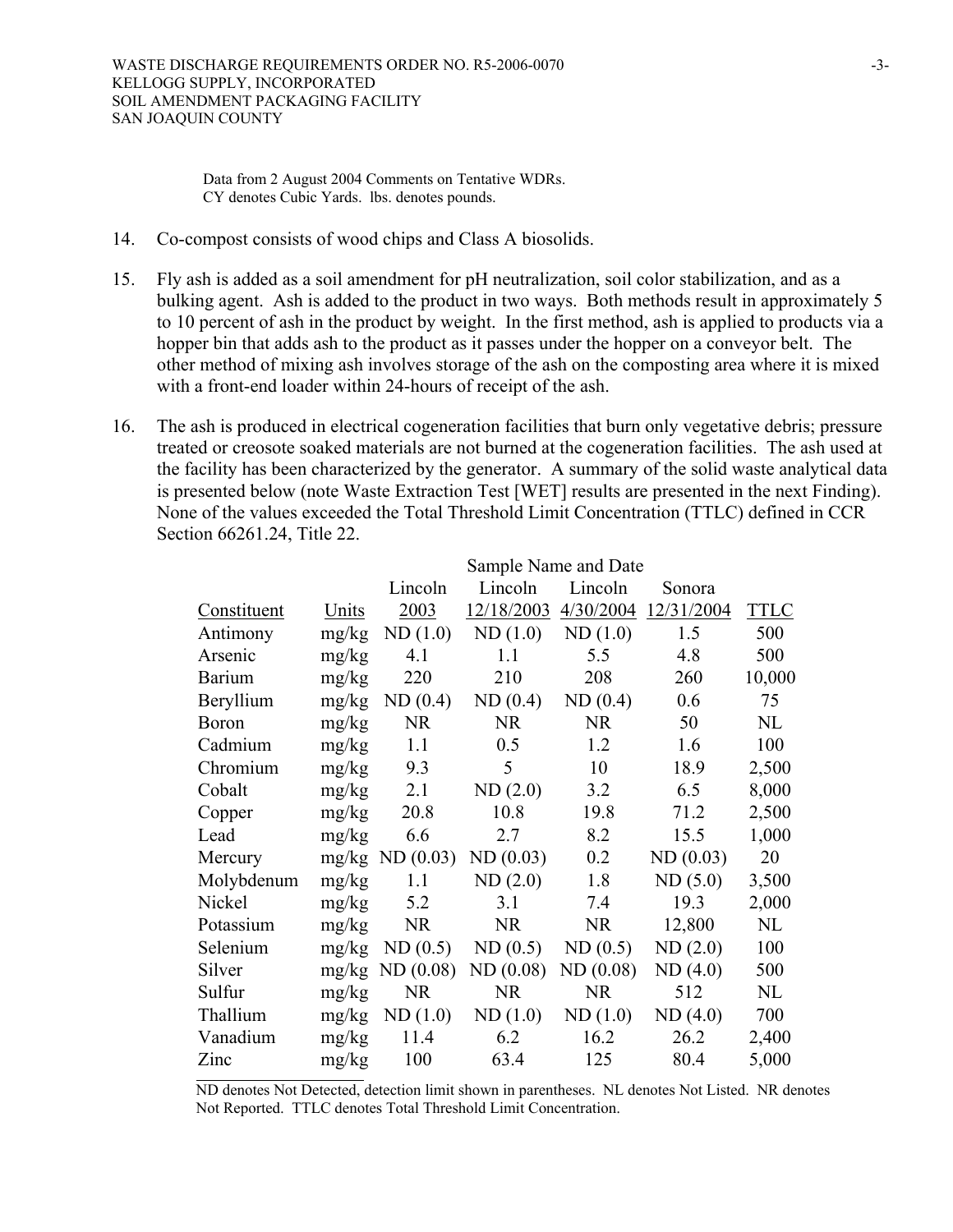17. The fly ash was also tested for soluble constituents using a modified WET test. It is noted that samples were only tested from one generator. The results were compared to Soluble Threshold Limit Concentrations (STLC) listed in Title 22 CCR Section 66261.24 and Recommended Waste Acceptance Limits (WAL) issued by the Regional Board. Due to the depth of groundwater and presence of fine-grained sediments in the subsurface, the values for high attenuation conditions are presented in the WAL column. None of the values exceeded the STLC criteria. Values presented in bold type exceeded the WAL criteria.

|               |               |           | Sample Name and Date |             |                          |             |
|---------------|---------------|-----------|----------------------|-------------|--------------------------|-------------|
|               |               | Lincoln   | Lincoln              | Lincoln     |                          |             |
| Constituent   | <u>Units</u>  | 2003      | 4/30/2004            | 12/23/2004  | <b>WAL</b>               | <b>STLC</b> |
| Antimony      | ug/L          | ND(4.0)   | ND(4.0)              | 3.42        | 60                       | 15,000      |
| Arsenic       | $\text{ug/L}$ | ND(2.0)   | 15                   | 28.3        | 0.04                     | 5,000       |
| <b>Barium</b> | $\text{ug/L}$ | 104       | 153                  | 118         | 10,000                   | 100,000     |
| Beryllium     | $\text{ug/L}$ | ND(1.0)   | ND(1.0)              | ND(0.02)    | 10                       | 750         |
| <b>Boron</b>  | $\text{ug/L}$ | <b>NR</b> | <b>NR</b>            | <b>NR</b>   | NL                       | NL          |
| Cadmium       | ug/L          | ND(1.0)   | ND(1.0)              | 0.17        | 0.7                      | 1,000       |
| Chromium      | $\text{ug/L}$ | 32        | 15                   | 12.4        | 500                      | 5,000       |
| Cobalt        | $\text{ug/L}$ | ND(2.0)   | ND(2.0)              | 0.07        | 500                      | 80,000      |
| Copper        | $\text{ug/L}$ | ND(1.0)   | ND(1.0)              | 2.3         | 17,000                   | 25,000      |
| Lead          | $\text{ug/L}$ | ND(3.0)   | ND(3.0)              | ND(0.015)   | 200                      | 5,000       |
| Mercury       | $\text{ug/L}$ | ND(0.07)  | ND(0.07)             | ND(0.00015) | 12                       | 200         |
| Molybdenum    | $\text{ug/L}$ | 50        | 136                  | 101         | 100                      | 350,000     |
| Nickel        | $\text{ug/L}$ | ND(1.0)   | $\overline{3}$       | ND(0.04)    | 120                      | 20,000      |
| Potassium     | ug/L          | <b>NR</b> | <b>NR</b>            | <b>NR</b>   | NL                       | $\rm NL$    |
| Selenium      | $\text{ug/L}$ | ND(3.0)   | 10                   | 12.9        | 200                      | 1,000       |
| Silver        | $\text{ug/L}$ | ND(1.0)   | $\mathbf{1}$         | ND(0.015)   | 350                      | 5,000       |
| Sulfur        | $\text{ug/L}$ | <b>NR</b> | <b>NR</b>            | <b>NR</b>   | $2,500,000$ <sup>1</sup> | NL          |
| Thallium      | $\text{ug/L}$ | ND(5.0)   | ND(5.0)              | ND(0.004)   | 1.0                      | 7,000       |
| Vanadium      | $\text{ug/L}$ | 34        | 41                   | 49          | 500                      | 24,000      |
| Zinc          | $\text{ug/L}$ | 6         | $\overline{2}$       | 1.74        | 200,000                  | 250,000     |
|               |               |           |                      |             |                          |             |

1 WAL not listed for sulfur, value for sulfate is presented.

ND denotes Not Detected, detection limit shown in parentheses. NL denotes Not Listed. NR denotes Not Reported. WAL denotes Waste Acceptance Limit. STLC denotes Soluble Threshold Limit Concentration.

18. Review of the WET data revealed two constituents of concern: arsenic and molybdenum. Both of the constituents are present above the Regional Board's recommended waste acceptance limits for inorganics at Class III Landfills (WAL Guidance). The WAL Guidance was developed for protection of groundwater designated for use as Municipal, Domestic, and Agricultural Supply. The Discharger characterized wastewater in the Contact Water Quality Evaluation Report but neither arsenic nor molybdenum was characterized in that report. Further characterization of wastewater and groundwater quality is warranted to determine if the continued use of fly ash may degrade groundwater quality.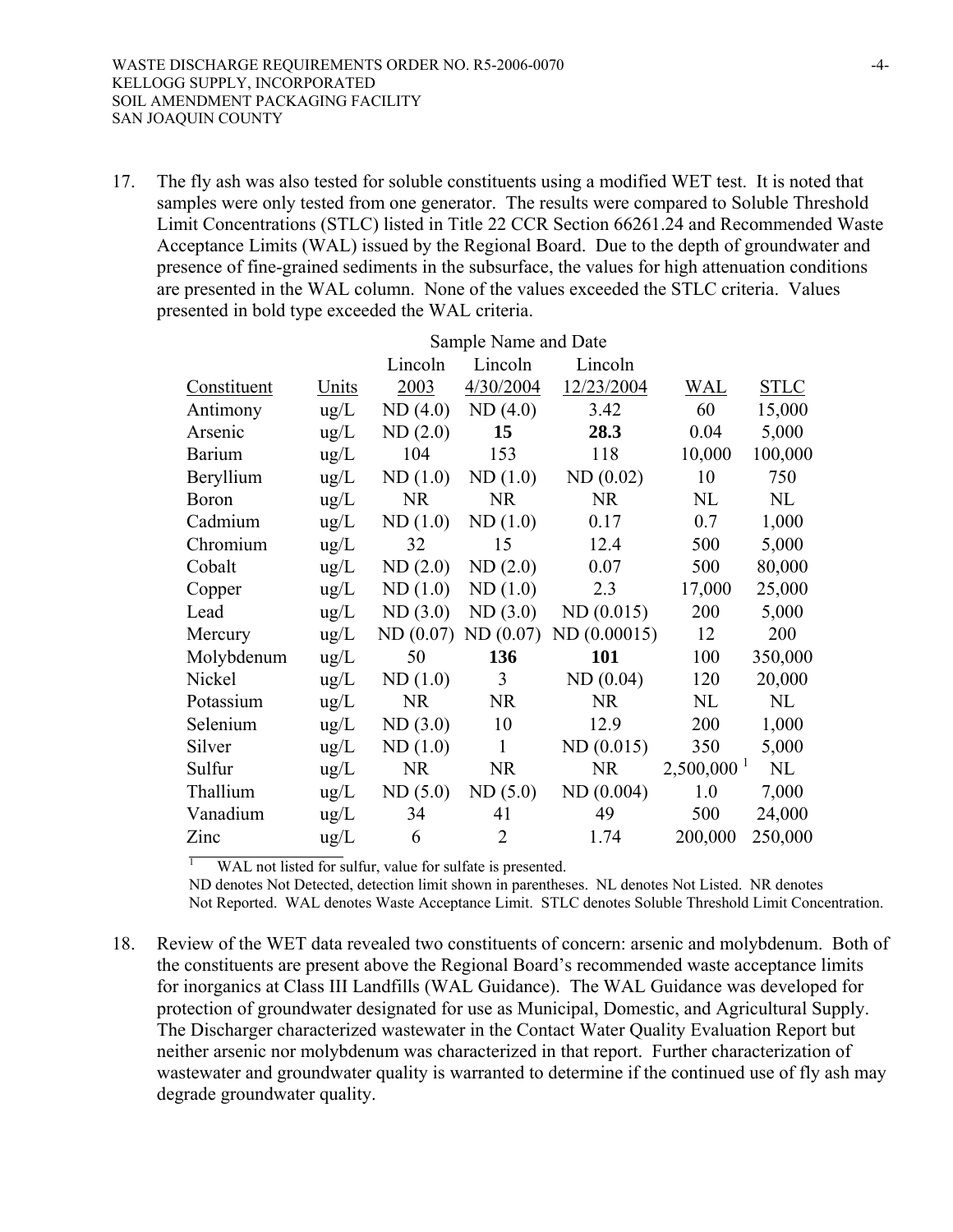#### **Wastewater (Contact Water) System**

- 19. No process water is generated in the product handling, composting, and packaging activities. A small amount of water containing ferrous sulfate is sprayed on wood fibers as they are conveyed (on a belt) to a bulk storage pile. Wastewater (contact water) is generated as stormwater comes into contact with raw materials.
- 20. Presently, contact water flows into a native clay-lined 1.83 million gallon (Mgal) storage pond. Contact water is disposed of by water truck or sprinkler application to the composting materials, as well as by evaporation and percolation. Contact water is removed from the site, as it is reapplied to the composting soil amendment products to adjust soil moisture in the packaged product. The contact water is not treated nor is it applied to land application areas.
- 21. Contact water has been characterized by quarterly sampling performed from January 2001 to December 2005. A summary of analytical results including average, maximum, and minimum concentrations is presented below:

| Constituent                      | Units      | Average | Max.  | Min. | <b>WQO</b>         |
|----------------------------------|------------|---------|-------|------|--------------------|
| <b>Biochemical Oxygen Demand</b> | mg/L       | 51      | 280   | 5.0  | NL                 |
| Dissolved Oxygen                 | mg/L       | 3.1     | 19.5  | 0.2  | NL                 |
| pH                               | Std. Units | 7.3     | 8.9   | 5.9  | $6.5 - 8.4$        |
| <b>Total Dissolved Solids</b>    | mg/L       | 1,081   | 3,090 | 257  | $450^{\mathrm{T}}$ |
| Nitrate as Nitrogen              | mg/L       | 0.3     | 0.5   | 0.1  | 10 <sup>2</sup>    |
| Total Kjeldahl Nitrogen          | mg/L       | 31      | 60    | 19   | NL                 |
| Ammonia as Nitrogen              | mg/L       | 4.5     | 10    | 0.2  | $1.5^3$            |
| Sodium                           | mg/L       | 43      | 48    | 39   | 69 <sup>1</sup>    |
| Alkalinity as CaCO3              | mg/L       | 233     | 280   | 160  | NL                 |
| Chloride                         | mg/L       | 43      | 73    | 3.0  | $106^{-1}$         |
| Sulfate                          | mg/L       | 110     | 184   | 10   | $250^4$            |

WQO denotes Water Quality Objective.<sup>1</sup> Agricultural Water Quality Goals <sup>2</sup> Primary Maximum Contaminant Level (Drinking Water)<sup>3.</sup> Taste and Odor Threshold<sup>4</sup> Secondary Maximum Contaminant Level (Drinking Water)

22. Total dissolved solids concentrations historically were evapoconcentrated in the contact water pond. The Discharger was informed of staff's concern regarding TDS concentrations in a 9 September 2004 correspondence. To lower TDS concentrations in the contact water pond the Discharger began pumping stormwater from the stormwater pond to the contact water pond. When stormwater is no longer available, well water is added to the contact water pond. The changes, which began in June 2005, have resulted in lower contact water pond TDS concentrations. A summary of analytical data collected before and after the improvements were completed is presented below:

January 2001 to June 2005 July 2005 to December 2005

| Date       | Units Average Max. Min. Average Max. Min. $\begin{array}{ l c c c c c c c c } \hline \text{Units} & \text{Average} & \text{Max.} & \text{Min.} \\ \hline \text{mg/L} & 54 & 280 & 5 & 43.1 & 95.0 & 11.0 & \text{NL} \\ \hline \end{array}$ |  |  |  |
|------------|---------------------------------------------------------------------------------------------------------------------------------------------------------------------------------------------------------------------------------------------|--|--|--|
| <b>BOD</b> |                                                                                                                                                                                                                                             |  |  |  |
| DO         | mg/L 3.6 19.5 0.2 1.1 1.6 0.6 NL                                                                                                                                                                                                            |  |  |  |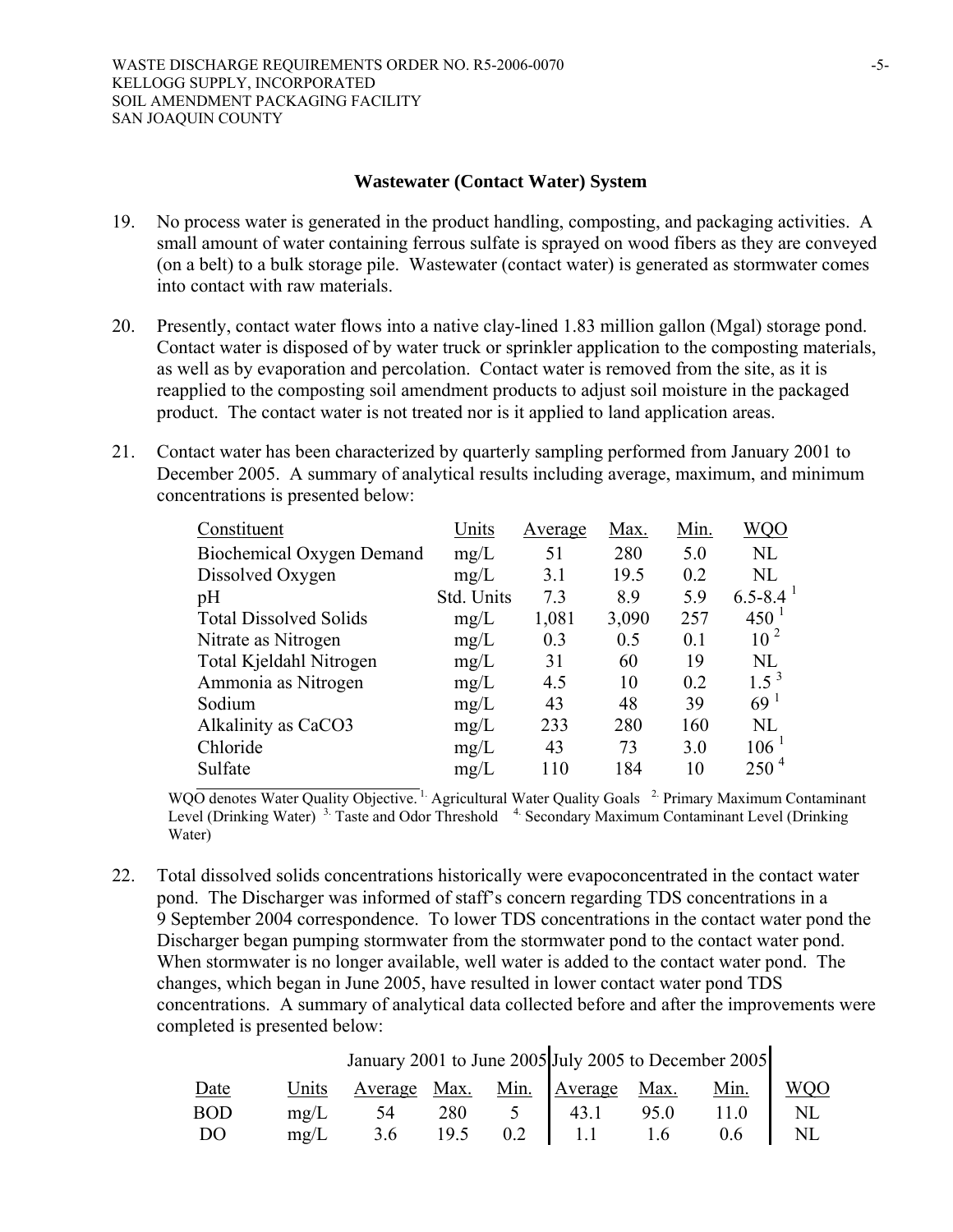| $J$ and $J$ $\sim$ $J$ $\sim$ $J$ $\sim$ $J$ $\sim$ $J$ $\sim$ $J$ $\sim$ $J$ $\sim$ $J$ $\sim$ $J$ $\sim$ $J$ $\sim$ $J$ $\sim$ $J$ $\sim$ $J$ $\sim$ $J$ $\sim$ $J$ $\sim$ $J$ $\sim$ $J$ $\sim$ $J$ $\sim$ $J$ $\sim$ $J$ $\sim$ $J$ $\sim$ $J$ $\sim$ $J$ $\sim$ $J$ $\$ |            |         |       |      |         |                 |         |                 |
|------------------------------------------------------------------------------------------------------------------------------------------------------------------------------------------------------------------------------------------------------------------------------|------------|---------|-------|------|---------|-----------------|---------|-----------------|
| Date                                                                                                                                                                                                                                                                         | Units      | Average | Max.  | Min. | Average | Max.            | Min.    | WQO             |
| pH                                                                                                                                                                                                                                                                           | Std. Units | 7.5     | 8.9   | 5.9  | 6.8     | 7.4             | 6.4     | $6.5 - 8.4$     |
| <b>TDS</b>                                                                                                                                                                                                                                                                   | mg/L       | 1,164   | 3,090 | 257  | 764     | 950             | 560     | $450^{\circ}$   |
| Nitrate as N                                                                                                                                                                                                                                                                 | mg/L       | 0.3     | 0.47  | 0.1  |         | ND(0.1) ND(0.1) | ND(0.1) | 10 <sup>2</sup> |
| <b>TKN</b>                                                                                                                                                                                                                                                                   | mg/L       | 42      | 60    | 24   | 20      | 21              | 19      | <b>NL</b>       |
| $NH3$ as N                                                                                                                                                                                                                                                                   | mg/L       | 4.1     | 10    | 0.2  | 6.4     | 9.0             | 3.8     | $1.5^{3}$       |
| Sodium                                                                                                                                                                                                                                                                       | mg/L       | 42      | 42    | 42   | 44      | 48              | 39      | 69 <sup>1</sup> |
| Alk as CaCO3                                                                                                                                                                                                                                                                 | mg/L       | 160     | 160   | 160  | 270     | 280             | 260     | NL              |
| Chloride                                                                                                                                                                                                                                                                     | mg/L       | 73.0    | 73    | 73   | 28      | 52              | 3       | $106^{-1}$      |
| Sulfate                                                                                                                                                                                                                                                                      | mg/L       | 184     | 184   | 184  | 73      | 136             | 10      | $250^4$         |
|                                                                                                                                                                                                                                                                              |            |         |       |      |         |                 |         |                 |

 $J$ anuary 2001 to June 2005  $J$ uly 2005 to December 2005

BOD denotes Biochemical Oxygen Demand. DO denotes Dissolved Oxygen. TDS denotes Total Dissolved Solids. N denotes Nitrogen. NH<sub>3</sub> as N denotes Ammonia as Nitrogen. TKN denotes Total Kjeldahl Nitrogen. Alk denotes Alkalinity. WQO denotes Water Quality Objective. <sup>1</sup> Agricultural Water Quality Goals <sup>2</sup> Primary Maximum Contaminant Level (Drinking Water)<sup>3</sup> Taste and Odor Threshold<sup>4</sup> Secondary Maximum Contaminant Level (Drinking Water)

- 23. The 28 April 2004 RWD Addendum includes a water balance that shows the contact water pond will go dry in both normal and 100-year return precipitation years. The contact water pond will be managed in a way that allows the pond to go dry on an annual basis.
- 24. To maintain lower contact water pond TDS concentrations in average rainfall years, dilution water (obtained from either the on-site supply well or collected stormwater) may be added to the contact pond; in 100-year return total years, precipitation provides enough clean water that dilution may not be required.

#### **Enforcement Actions**

- 25. A Notice of Violation (NOV) was issued on 5 April 2001 as a result of a site inspection in which the discharge of contact water to the stormwater pond was observed. In addition, the Discharger had failed to submit certain technical reports. After reevaluating its wastewater system, the Discharger reported insufficient capacity due to construction of the composting area larger in size than stated in the RWD, construction of a smaller contact water pond than planned, and the generation of contact water in the conveyance area. Staff subsequently requested that the Discharger submit a RWD to correct its lack of wastewater storage capacity.
- 26. During the 2001 inspection, staff noted manured product spilled on the concrete pavement in the conveyance area. At that time, stormwater that fell on the area created contact water that then discharged to the stormwater pond. The Discharger implemented interim measures to prevent contact water from discharging to the stormwater pond and installed a sump and pump station to pump contact water from the conveyance area to the contact pond.

#### **Planned Changes in Discharge**

27. In four to five years, the Discharger plans to expand facility production as well as expand the composting area by 4.02 acres, resulting in a total composting area of 7.2 acres. This larger area will generate more contact water. Therefore, the Discharger has designed an expanded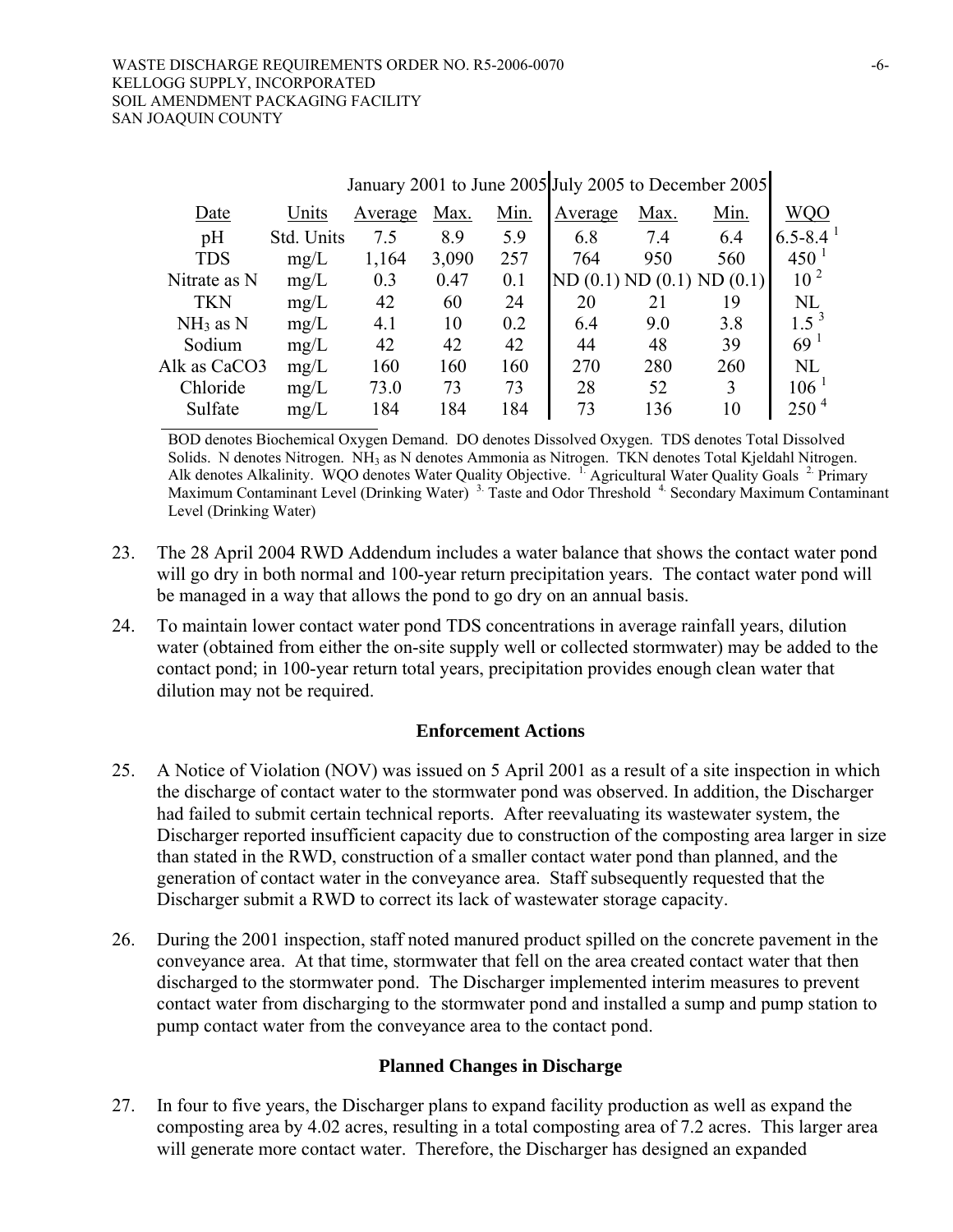wastewater storage pond. Neither the conveyance area nor the wood storage area will be increased in size for the facility production expansion.

- 28. To increase facility production the Discharger may increase the size of the contact water pond to provide a total storage capacity (with two feet of freeboard) of 5.0 Mgal. The RWD included a water balance that employed the 100-year return annual total rainfall amount and the surface area of the composting area plus the conveyance area, and showed that the proposed pond volume is adequate. Should the Discharger decide to increase the contact water pond size, it should be done in accordance with the RWD water balance. Changes in the size of the composting and/or conveyance areas require Executive Officer approval.
- 29. To protect groundwater, the entire expanded pond (existing and new portions) will be lined with a minimum of a 60-mil thick, synthetic HDPE liner placed on compacted native material to provide a hydraulic conductivity of  $1 \times 10^{-6}$  cm/sec or less.

#### **Groundwater Conditions**

30. Four groundwater monitoring wells were installed at the site in June 2001. The locations of the monitoring wells are presented on Attachment B. The Discharger has monitored groundwater quarterly since the wells were installed. However, Wells No. MW-1, -2, and -3 have gone dry intermittently, and therefore three new groundwater monitoring wells (MW-1R, MW-2R, and MW-3R) were constructed. A total of seven groundwater monitoring wells now exist at the site. Four of the wells are designated as both groundwater quality and elevation monitoring points; three of the wells are designated for monitoring groundwater elevation only. Three wells were renamed and replaced with wells that should allow groundwater sampling more reliability. A summary of the wells is provided below:

| Well    | Former    | Installation |               | Screened Interval         | Screened Interval       |
|---------|-----------|--------------|---------------|---------------------------|-------------------------|
| Name    | Name      | Date         | <u>Use</u>    | ( <i>ft</i> , <i>bg</i> ) | ( <i>ft</i> . msl)      |
| $P-1$   | $MW-1$    | 6/11/01      | Elev.         | 95-115                    | $-4.0$ to $-24.0$       |
| $P-2$   | $MW-2$    | 6/12/01      | Elev.         | 79-99                     | 12.5 to $-7.6$          |
| $P-3$   | $MW-3$    | 6/13/01      | Elev.         | $90 - 110$                | $0.6 \text{ to } -19.4$ |
| $MW-4$  | $MW-4$    | 6/14/01      | Elev./Quality | 88-108                    | 2.8 to $-17.3$          |
| $MW-1R$ | <b>NA</b> | 6/15/05      | Elev./Quality | 107-122                   | $-13.1$ to $-28.1$      |
| MW-2R   | NA.       | 6/14/05      | Elev./Quality | 135-155                   | $-41.5$ to $-61.5$      |
| MW-3R   | NA        | 6/16/05      | Elev./Quality | 108-123                   | $-13.9$ to $-28.9$      |

NA denotes Not Applicable. Elev. Denotes Elevation. bgs denotes Below Ground Surface. msl denotes Mean Sea Level.

- 31. The depth to groundwater is variable across the site, ranging from approximately 86 to 112 feet below ground surface. The significant difference in groundwater elevation results in non-typical groundwater contour maps. The following information on groundwater elevation is available presently:
	- Wells screened below an elevation of approximately –20 feet mean sea level (msl) possess groundwater elevations that are consistent with the regional groundwater flow direction (based on San Joaquin County Flood Control maps).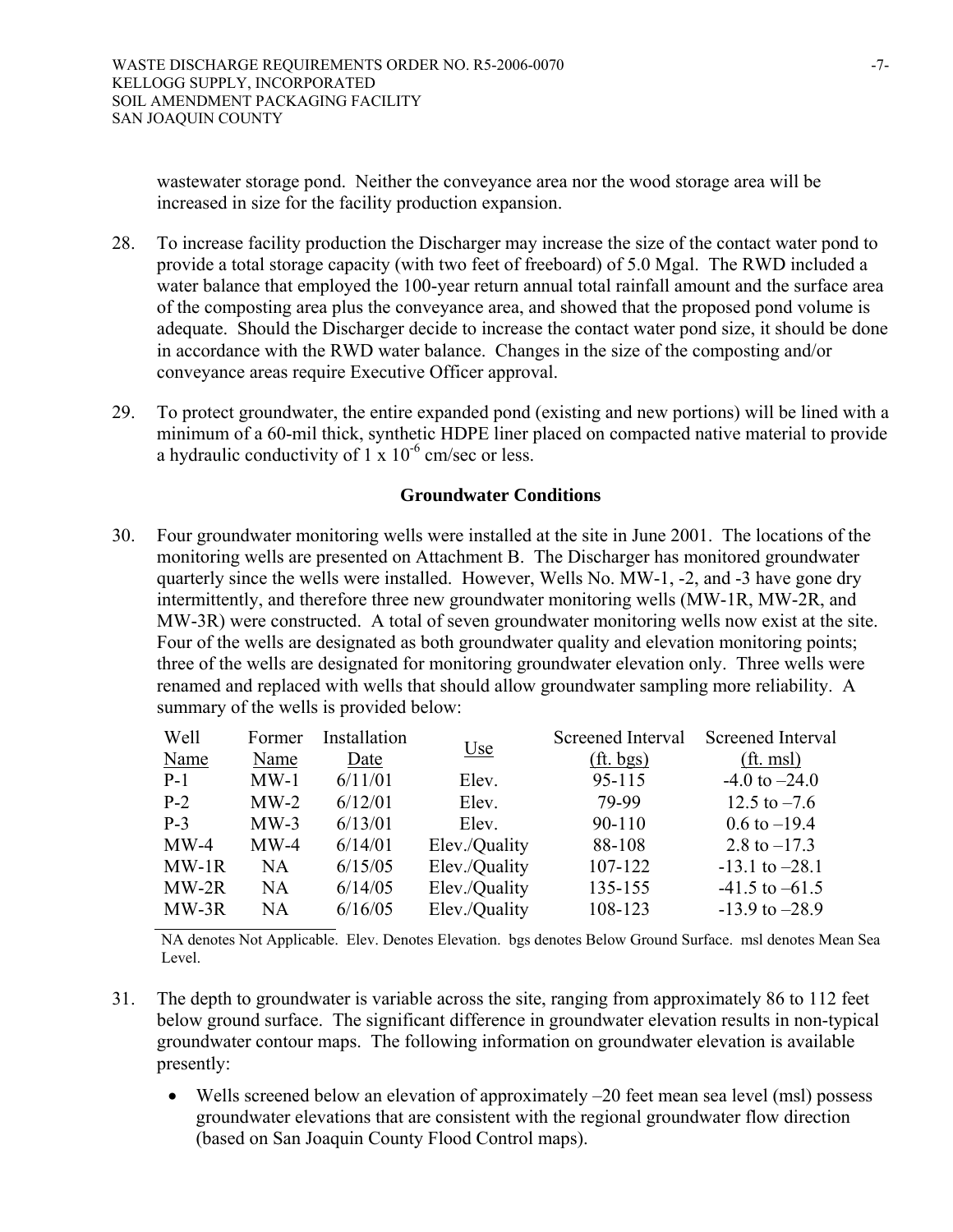- Wells P-2, P-3, and MW-4 are screened in shallower saturated zones. If the data from those wells is not included in determining groundwater flow direction, the flow direction is to the southwest. Wells P-1, P-2, and P-3 have gone dry intermittently, which may indicate a perched nature of the zones the wells are screened in.
- The Discharger's consultant prepared groundwater contour maps using all the groundwater elevation data available. Those maps indicate the local flow direction varies spatially and is generally towards the east in the northern portion of the property, and towards the southwest in the southern portion of the property.
- 32. Groundwater sampling from June 2001 to December 2005 has characterized groundwater quality. Based on the San Joaquin County Flood Control Maps, Well MW-3R is considered an upgradient well. Average concentrations for each analyte are presented below:

| Well ID    | Units     | $P-1$ | $MW-1R$ | $P-2$ | $MW-2R$ | $P-3$      | $MW-3R$ | $MW-4$ | <b>WQQ</b>      |
|------------|-----------|-------|---------|-------|---------|------------|---------|--------|-----------------|
| pH         | std.      | 7.3   | 7.1     | 7.1   | 7.2     | 7.1        | 6.5     | 6.9    | $6.5 - 8.4$     |
| <b>TCO</b> | MPN/100mL | 2.1   | 3.6     | 12.5  | 1.1     | 2.0        | ND(1.1) | 7.5    | $2.2^2$         |
| <b>TDS</b> | mg/L      | 273   | 280     | 429   | 207     | 323        | 167     | 235    | 450             |
| $NO3$ as N | mg/L      | 1.5   | 0.9     | 3.3   | 0.3     | 3.5        | 0.1     | 0.7    | 10 <sup>3</sup> |
| <b>TKN</b> | mg/L      | 1.8   | 1.0     | 8.6   | 0.6     | $NS$ (dry) | 0.7     | 1.0    | NL              |
| $NH3$ as N | mg/L      | 0.3   | ND(0.2) | 0.6   | 0.2     | 0.2        | ND(0.2) | 0.4    | $1.5^4$         |
| Sodium     | mg/L      | 23    | 34      | 28    | 20      | 35         | 12      | 26     | 69 <sup>1</sup> |
| Alkalinity | mg/L      | 150   | 177     | 200   | 117     | 165        | 100     | 130    | <b>NL</b>       |
| Chloride   | mg/L      | 16    | 10      | 36    | 3       | 15         | 4       | 6      | $106^{\degree}$ |
| Sulfate    | mg/L      | 16.3  | 9       | 29    | 12      | 21         | 6       | 30     | $250^{\circ}$   |

TCO denotes Total Coliform Organisms. TDS denotes Total Dissolved Solids.  $NO<sub>3</sub>$  as N denotes Nitrate as Nitrogen. TKN denotes Total Kjeldahl Nitrogen. NH3 as N denotes Ammonia as Nitrogen. Alkalinity reported as calcium carbonate. NS (dry) denotes Not Sampled due to insufficient groundwater. <sup>1</sup> Agricultural Water Quality Goals <sup>2</sup> Basin Plan Water Quality Objective <sup>3</sup>. Primary Maximum Contaminant Level (Drinking Water)<sup>4</sup> Taste and Odor Threshold <sup>5</sup>. Secondary Maximum Contaminant Level (Drinking Water)

- 33. These WDRs require continued monitoring of shallow groundwater conditions, including background water quality and direction of groundwater movement throughout the year.
- 34. Water for domestic use and fire protection is supplied by an on-site production well drilled in 1988. The well is approximately 340 feet deep; a surface sanitary seal exists to a depth of 78 feet below ground surface. The on-site well was sampled for chemical analysis. A summary of the analytical results is presented below:

| <b>Analyte</b>                        | Units | 8/10/00  | 3/30/05  | 8/30/05   |
|---------------------------------------|-------|----------|----------|-----------|
| Hardness                              | mg/L  | 73       | 74       | 74.5      |
| Total Alkalinity (CaCO <sub>3</sub> ) | mg/L  | 100      | 90       | 90        |
| Chloride                              | mg/L  | 5.8      |          | 6         |
| Sulfate                               | mg/L  | 7.0      | 4        | 5         |
| Calcium                               | mg/L  | 15       | 15       | 15        |
| Copper                                | mg/L  | ND(0.01) | ND(0.01) | <b>NS</b> |
| Iron                                  | mg/L  | ND(0.1)  | ND(0.05) | ND(0.05)  |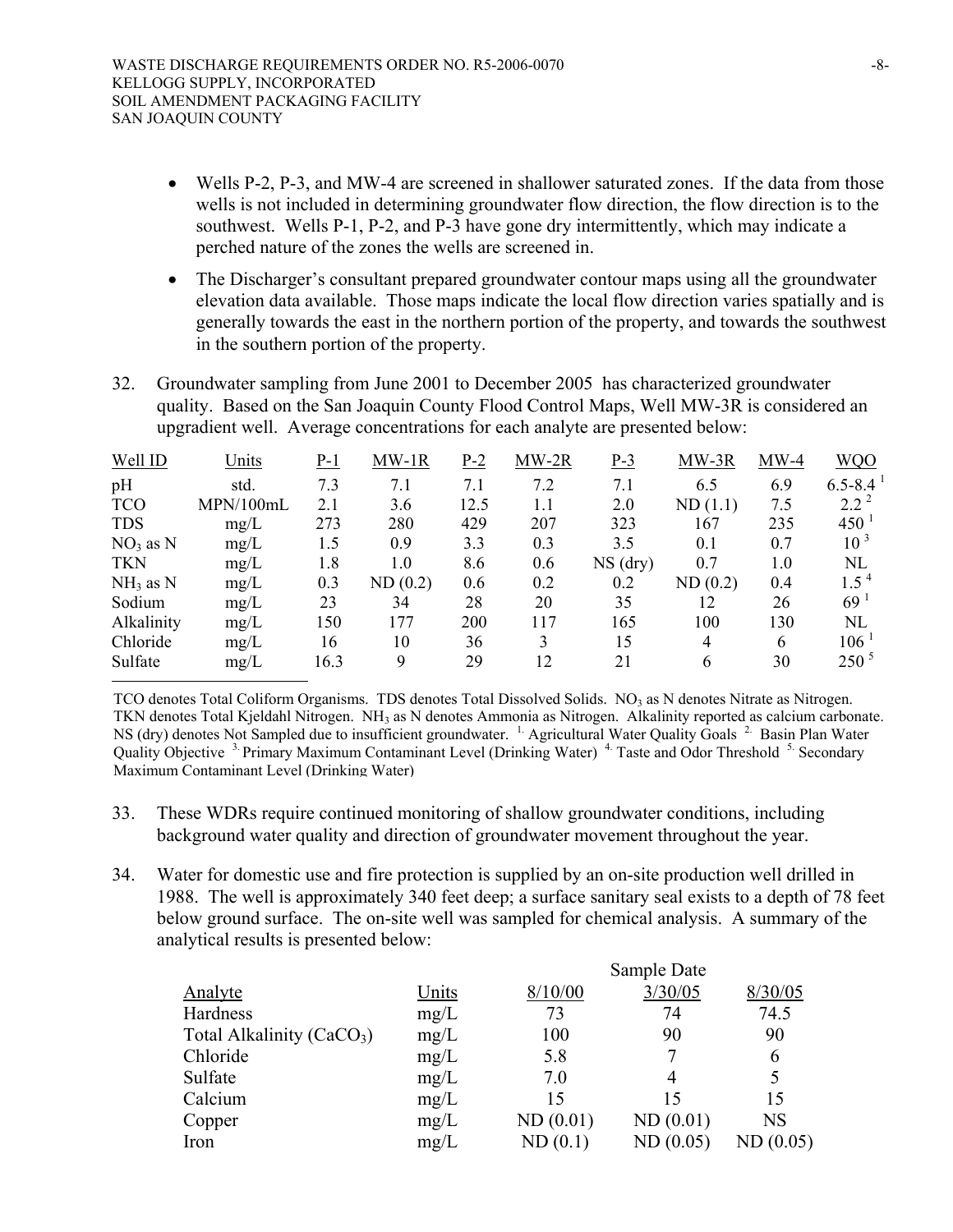|                   |          |              | Sample Date |           |
|-------------------|----------|--------------|-------------|-----------|
| Analyte           | Units    | 8/10/00      | 3/30/05     | 8/30/05   |
| Magnesium         | mg/L     | 8.9          | 9           | 9         |
| Manganese         | mg/L     | ND(0.01)     | ND(0.01)    | <b>NS</b> |
| Sodium            | mg/L     | 14           | 4           | 15        |
| Zinc              | mg/L     | ND(0.02)     | 0.02        | <b>NS</b> |
| <b>BOD</b>        | mg/L     | ND(5.0)      | <b>NS</b>   | <b>NS</b> |
| Nitrate (as $N$ ) | mg/L     | 0.56         | 0.7         | 0.9       |
| <b>TDS</b>        | mg/L     | 220          | 180         | 180       |
| pH                | Std.     | 7.4          | 7.44        | <b>NS</b> |
| Electrical Cond.  | umhos/cm | 220          | 281         | <b>NS</b> |
| <b>VOCs</b>       | mg/L     | Not Detected | <b>NS</b>   | <b>NS</b> |
| TPH-Gasoline      | mg/L     | ND(0.05)     | <b>NS</b>   | <b>NS</b> |
| TPH-Diesel        | mg/L     | ND(0.05)     | <b>NS</b>   | <b>NS</b> |
| <b>BTEX</b>       | mg/L     | ND(0.0005)   | <b>NS</b>   | <b>NS</b> |

BOD denotes Biochemical Oxygen Demand. N denotes Nitrogen. TDS denotes Total Dissolved Solids. VOCs denotes Volatile Organic Compounds. TPH-G denotes Total Petroleum Hydrocarbons as Gasoline. TPH-D denotes Total Petroleum Hydrocarbons as Diesel. BTEX denotes Benzene, Toluene, Ethyl Benzene, and Xylenes. ND denotes Not Detected, detection limit shown in parentheses. NS denotes Not Sampled.

#### **Site Specific Conditions**

- 35. The site topography is relatively flat. According to the United States Department of Agriculture, San Joaquin County Soil Survey, four soil types exist at the facility. They are: San Joaquin Loam, Bruella Sandy Loam, Kindon Fine Sandy Loam, and Tokay Fine Sandy Loam. Minimum infiltrations rates published in the Soil Survey are 0.6 in/hr.
- 36. Average annual rainfall for the Lockeford area is 16.95 in/year; the 100-year return annual total rainfall is 30.65 in/year; the evapotranspiration rate for the area is 65.28 in/year.
- 37. The facility is within the Lower Mokelumne Hydrologic Area (No. 531.20), as depicted on interagency hydrologic maps prepared by the Department of Water Resources in August 1986.
- 38. The facility is outside the 100-year flood zone.
- 39. Domestic wastewater is piped to the Lockeford wastewater treatment system.

#### **Basin Plan, Beneficial Uses, and Regulatory Considerations**

- 40. The *Water Quality Control Plan for the Sacramento River and San Joaquin River Basins, Fourth Edition*, (hereafter Basin Plan) designates beneficial uses, establishes water quality objectives, contains implementation plans and policies for protecting waters of the basin, and incorporates by reference plans and policies adopted by the State Water Resources Control Board. Pursuant to §13263(a) of the California Water Code (CWC), waste discharge requirements must implement the Basin Plan.
- 41. The nearest surface water drainage to the facility is the Mokelumne River.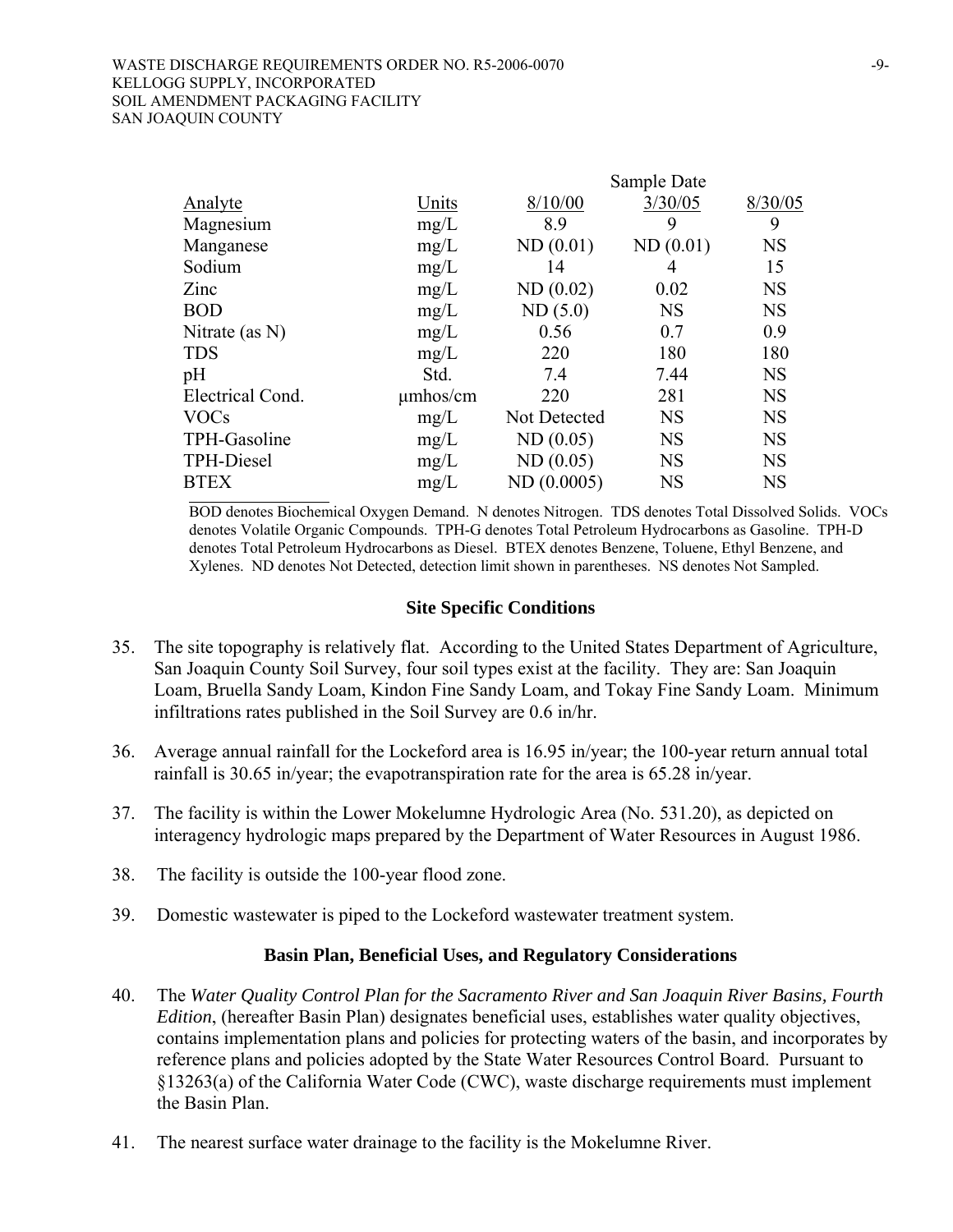- 42. The beneficial uses of the Mokelumne River from Camanche Reservoir to the Sacramento San Joaquin Delta are agricultural supply; water contact recreation; non-contact water recreation; warm freshwater habitat; cold freshwater habitat; migration of aquatic organisms; spawning, reproduction, and/or early development; and wildlife habitat.
- 43. The beneficial uses of underlying groundwaters are municipal and domestic water supply, agricultural supply, industrial service supply, and industrial process supply.
- 44. State Water Resources Control Board (State Board) Resolution No. 68-16 (the Antidegradation Policy) requires that the Board, in regulating the discharge of waste, must maintain the high quality of waters of the State until it is demonstrated that any change in quality will be consistent with maximum benefit to the people of the State, will not unreasonably affect beneficial uses, and will not result in water quality less than that described in the Regional Board's policies (e.g., quality that exceeds water quality objectives). Resolution No. 68-16 also requires that waste discharged to high quality waters be required to meet waste discharge requirements that will result in the best practicable treatment or control of the discharge.
- 45. The Discharger has not submitted any information showing that it should be allowed to degrade the groundwater as described in State Board Resolution No. 68-16, and therefore no degradation is allowed. This discharge of waste should not degrade surface water or groundwater quality because it will be contained in a lined pond. In addition, groundwater monitoring wells have been installed to allow monitoring of groundwater quality. Based on the result of the scheduled tasks, this Order may be reopened to reconsider effluent limitations and other requirements to comply with Resolution 68-16.
- 46. California Water Code (CWC) §13267(b) provides that: "*In conducting an investigation specified in subdivision (a), the regional board may require that any person who has discharged, discharges, or is suspected of having discharged or discharging, or who proposes to discharge waste within its region, or any citizen or domiciliary, or political agency or entity of this state who has discharged, discharges, or is suspected of having discharged or discharging, or who proposes to discharge, waste outside of its region that could affect the quality of waters within its region shall furnish, under penalty of perjury, technical or monitoring program reports which the regional board requires. The burden, including costs, of these reports shall bear a reasonable relationship to the need for the report and the benefits to be obtained from the reports. In requiring those reports, the regional board shall provide the person with a written explanation with regard to the need for the reports, and shall identify the evidence that supports requiring that person to provide the reports."*

The technical reports required by this Order and the attached "Monitoring and Reporting Program No.  $\cdot$  " are necessary to assure compliance with these waste discharge requirements. The Discharger owns and operates the facility that generates the waste subject to this Order.

47. California Department of Water Resources standards for the construction and destruction of groundwater wells is described in *California Well Standards Bulletin 74-90* (June 1991) and *Water Well Standards: State of California Bulletin 94-81* (December 1981). These standards, and any more stringent standards adopted by the state or county pursuant to CWC §13801, apply to all monitoring wells.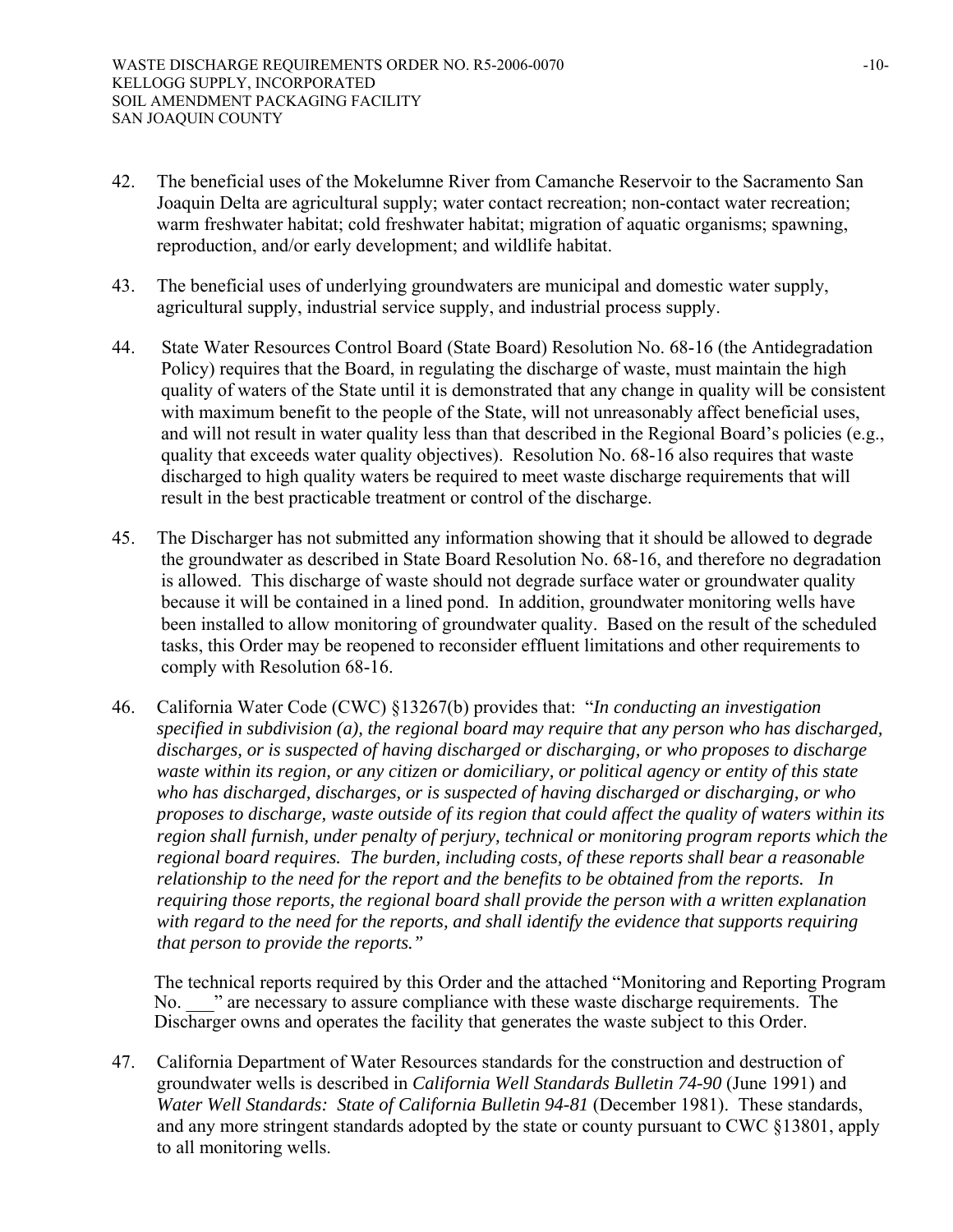- 48. On 12 July 2000, the San Joaquin County Community Development Department adopted a Negative Declaration for this facility in accordance with the California Environmental Quality Act (CEQA) (Public Resources Code 21000, et. seq.) and the State CEQA guidelines. The action to adopt WDRs for this existing facility is exempt from the provisions of CEQA, in accordance with Title 14, California Code of Regulations (CCR), Section 15301.
- 49. State regulations that prescribe procedures for detecting and characterizing the impact of waste constituents from waste management units on groundwater are found in Title 27. While the facility is exempt from Title 27, the data analysis methods of Title 27 may be appropriate for determining whether the discharge complies with the terms for protection of groundwater specified in this Order.
- 50. Federal regulations for storm water discharges were promulgated by the U.S. Environmental Protection Agency on 16 November 1990 (40 CFR Parts 122, 123, and 124). The State Board adopted Order No. 97-03-DWQ (General Permit No. CAS000001) specifying waste discharge requirements for discharges of storm water associated with industrial activities, and requiring submittal of a Notice of Intent by all affected industrial dischargers. The Discharger has not yet obtained coverage under General Permit No. CAS000001 and is required to do so.
- 51. This discharge is exempt from the requirements of *Consolidated Regulations for Treatment, Storage, Processing, or Disposal of Solid Waste,* as set forth in Title 27, CCR, Division 2, Subdivision 1, Section 2005, et seq., (hereafter Title 27). The exemption pursuant to Section 20090(b), is based on the following:
	- a. The Board is issuing waste discharge requirements,
	- b. The discharge complies with the Basin Plan, and
	- c. The wastewater (contact water) does not need to be managed according to Title 22 CCR, Division 4.5, and Chapter 11, as a hazardous waste.
- 52. Pursuant to California Water Code §13263(g), discharge is a privilege, not a right, and adoption of this Order does not create a vested right to continue the discharge.

#### **Public Notice**

- 53. All the above and the supplemental information and details in the attached Information Sheet, incorporated by reference herein, were considered in establishing the following conditions of discharge.
- 54. The Discharger and interested agencies and persons were notified of the intent to prescribe WDRs for this discharge and provided an opportunity for a public hearing and an opportunity to submit their written views and recommendations.
- 55. In a public meeting, all comments pertaining to the discharge were heard and considered.

**IT IS HEREBY ORDERED** that Order No. 5-00-227 is rescinded and pursuant to Sections 13263 and 13267 of the California Water Code, Kellogg Supply, Inc., its agents, successors, and assigns, in order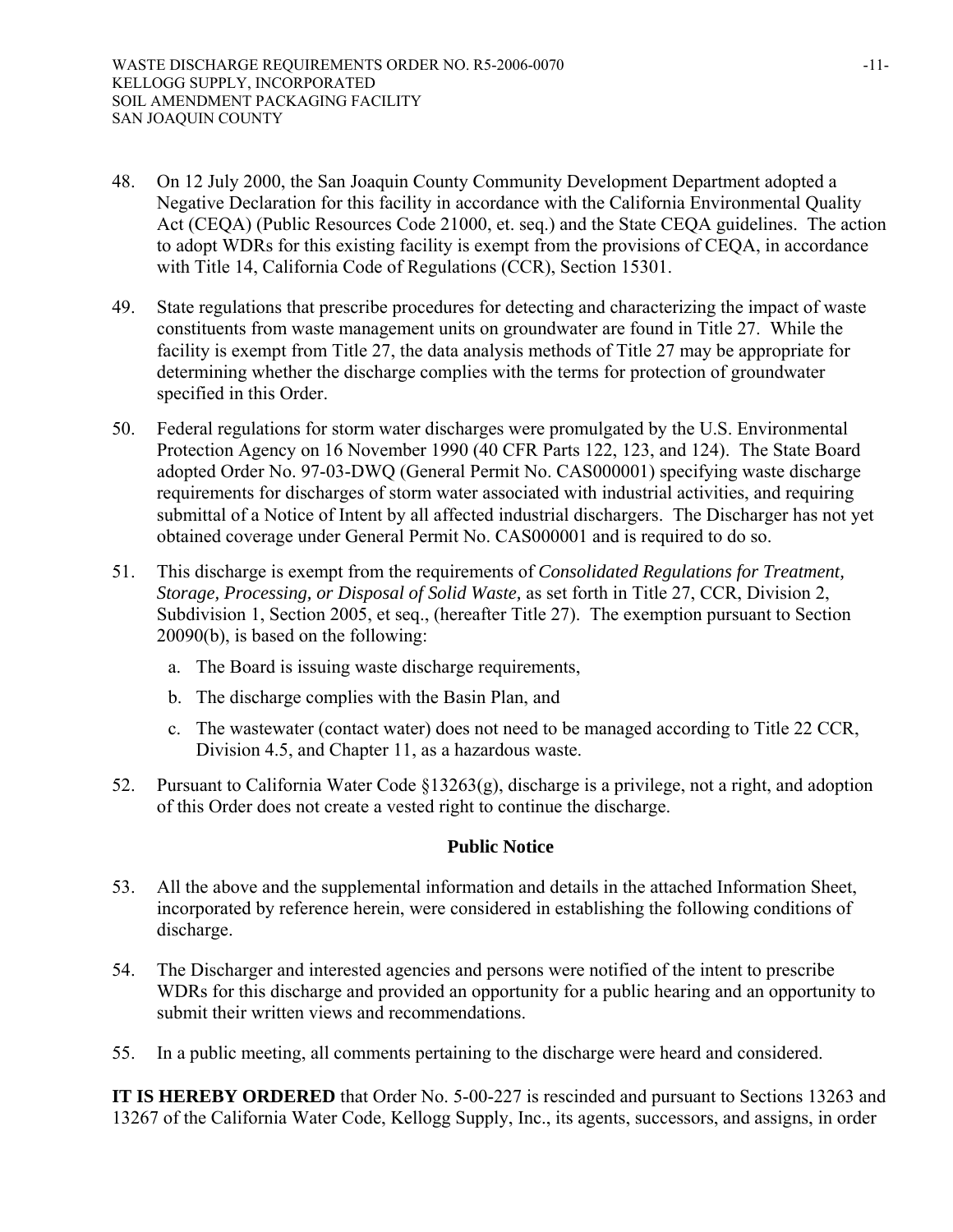to meet the provisions contained in Division 7 of the California Water Code and regulations adopted thereunder, shall comply with the following:

*[Note: Other prohibitions, conditions, definitions, and some methods of determining compliance are contained in the attached "Standard Provisions and Reporting Requirements for Waste Discharge Requirements" dated 1 March 1991].* 

## **A. Discharge Prohibitions:**

- 1. Discharge of contact water from the facility to surface waters or surface water drainage courses is prohibited.
- 2. Discharge of contact water to the Lockeford wastewater treatment system is prohibited without approval from the Lockeford Community Service District.
- 3. Discharge of contact water to the non-contact water stormwater pond is prohibited.
- 4. Overflow of water from the contact water pond is prohibited.
- 5. Storage of any bulk (unpackaged) raw materials, other than under roofed areas, outside the composting area is prohibited. Virgin wood chips, stumps, and fiber (wood products not contaminated by product admixtures) can be stored outside the composting area uncovered.
- 6. All fly ash shall be stored only on a concrete pad in good condition with a cover to prevent stormwater from contacting the ash, or on the composting area where it will be mixed with soil amendments within 24-hours.
- 7. Use of fly ash generated by burning anything other than natural vegetative matter is prohibited (that is, no treated, painted, or glue laminated products).
- 8. Discharge of waste classified as hazardous, as defined in Sections 2521(a) of Title 23, CCR, Section 2510, et seq., (hereafter Chapter 15), or 'designated', as defined in Section 13173 of the California Water Code, is prohibited.

## **B. Discharge Specifications:**

- 1. Prior to any increase in the size of the composting or conveyance areas as described in Findings 27, 28, and 29, that will generate more contact water, the contact water pond must be increased as described in Finding No. 28 to comply with the storage requirements in this Order. The Discharger must obtain written approval from the Executive Officer before any expansion of composting or conveyance areas are used to store product.
- 2. Beginning 1 January 2007, wastewater in the contact water storage pond shall not contain a TDS concentration greater than the following limits:
	- a. A monthly average of 1,000 mg/L.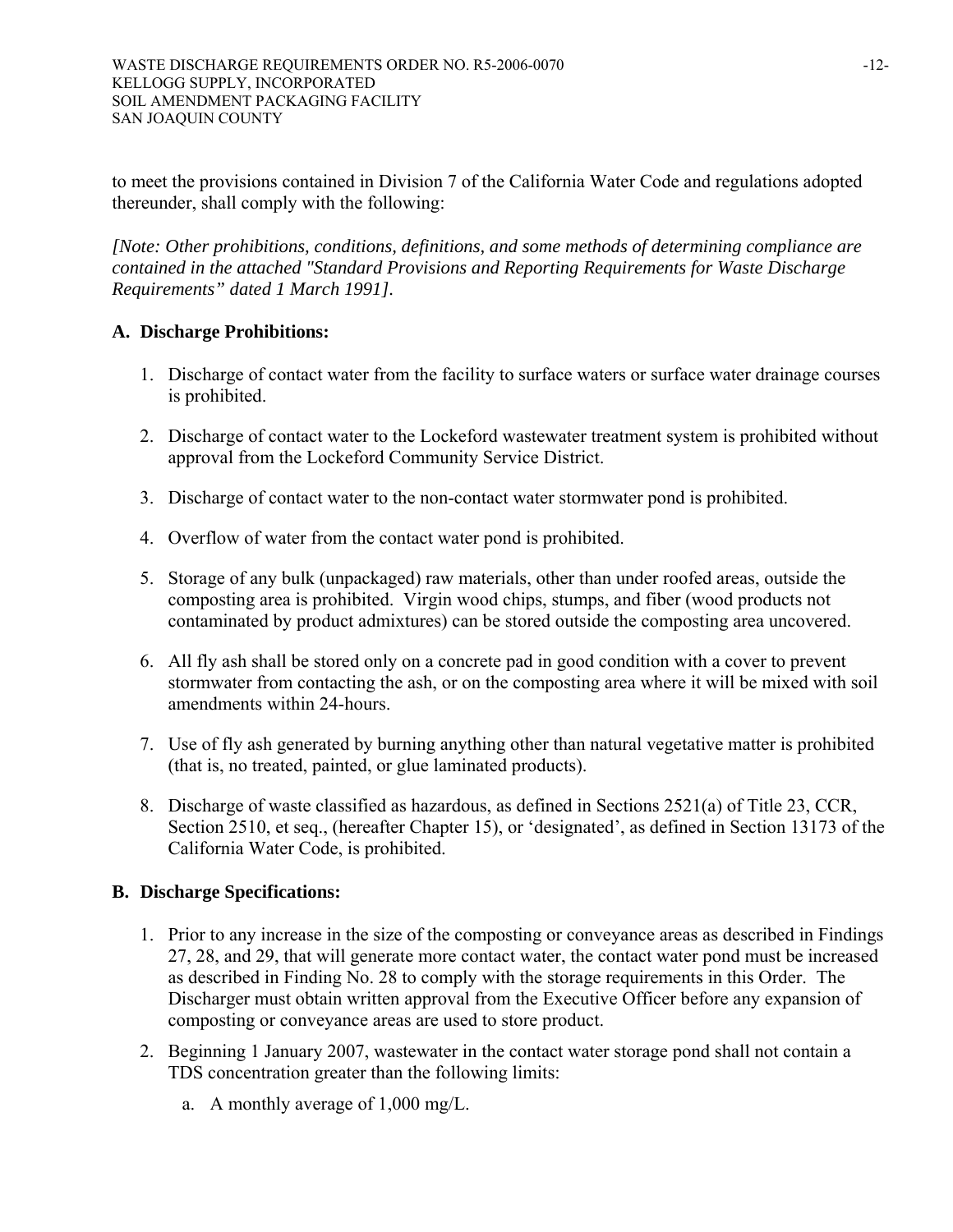- b. An annual average of 750 mg/L. (The annual average shall be calculated over 12 successive months beginning in January).
- 3. The treatment; discharge; or storage of water, raw materials, composting materials, or packaged product shall not cause a condition of pollution or nuisance as defined by the California Water Code, Section 13050.
- 4. No waste constituent shall be released, discharged, or placed where it will be released or discharged, in a concentration or in a mass that causes violation of the Groundwater Limitation.
- 5. Objectionable odors originating at this facility shall not be perceivable beyond the limits of the facility.
- 6. As a means of discerning compliance with Discharge Specification No. 5, the dissolved oxygen content in the upper zone (1 foot) of the contact water pond shall not be less than 1.0 mg/l.
- 7. The contact water pond shall not have a pH of less than 6.5 or greater than 10.0.
- 8. The contact water pond shall be managed to prevent the breeding of mosquitoes. In particular,
	- a. An erosion control program should assure that small coves and irregularities are not created around the perimeter of the waste surface.
	- b. Weeds shall be minimized through control of water depth, harvesting, and/or herbicides.
	- c. Dead algae, vegetation, and debris shall not accumulate on the water surface.
- 9. The Discharger's contact water pond shall be designed, constructed, operated, and maintained to prevent inundation or washout due to floods with a 100-year return frequency.
- 10. The freeboard in the contact water pond shall never be less than two feet as measured vertically from the water surface to the lowest point of overflow.
- 11. The contact water pond shall have sufficient capacity to accommodate allowable contact water flow and design seasonal precipitation, including any supplemental water that is seasonally added to control TDS concentrations below specified limits. Design seasonal precipitation shall be based on total annual precipitation using a return period of 100 years, distributed monthly in accordance with the historical rainfall patterns.
- 12. As of **1 November 2006**, the contact water pond shall be constructed and maintained to minimize percolation of contact water to the unsaturated zone beneath the pond. A vertical hydraulic conductivity of less than  $1 \times 10^{-6}$  cm/sec is considered appropriate for this storage pond.
- 13. The composting area shall be bermed and sloped to drain contact water to a drain connected to the contact water holding pond.
- 14. The conveyance area shall be equipped with a pump and sump adequate to control all contact water generated in the conveyance area.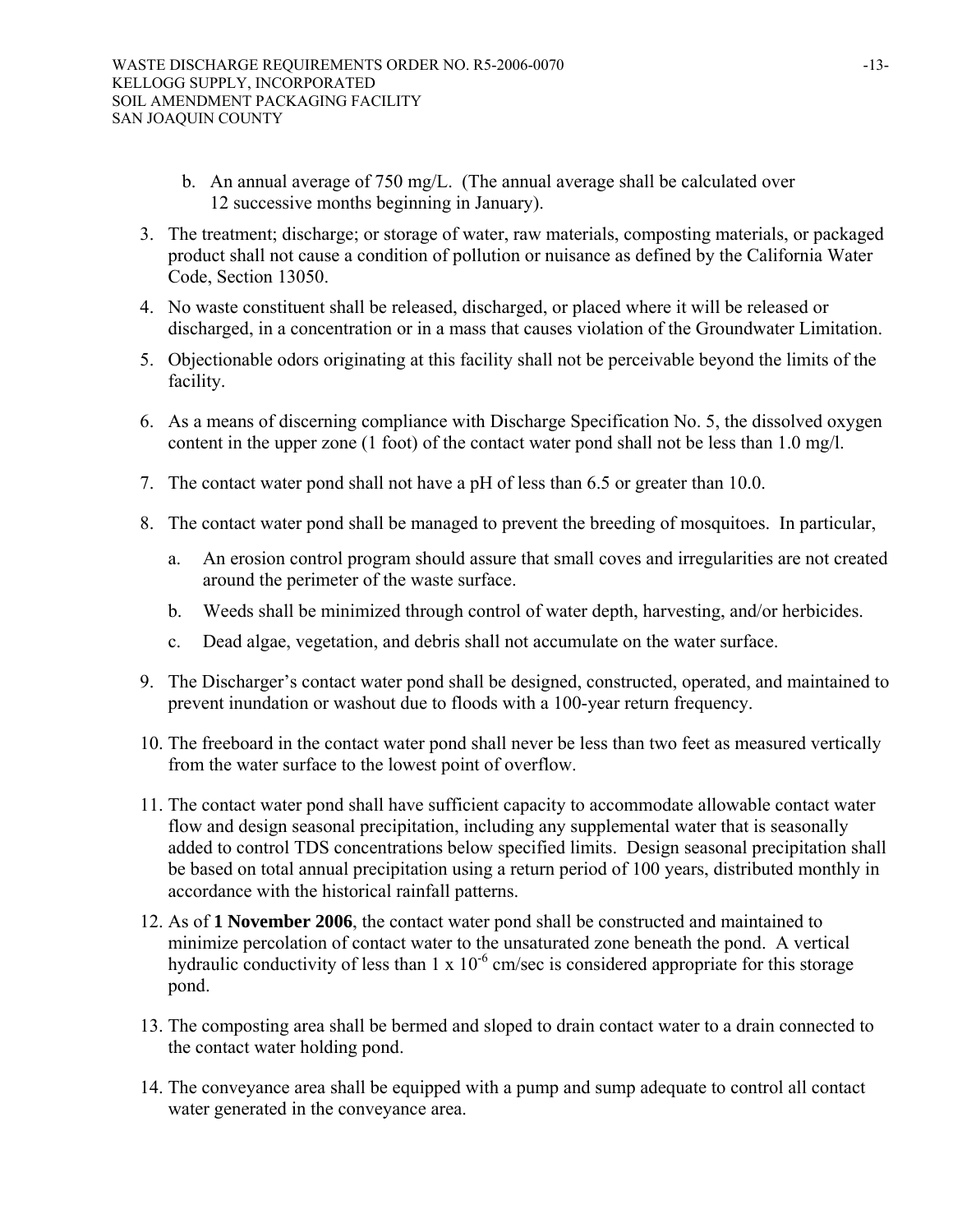15. The source of fly ash shall initially be limited to the Sierra Pacific cogeneration facilities in Lincoln and Sonora, California. Other similar quality fly ash may be approved by submittal of a technical report that demonstrates the fly ash, when used as a soil admixture, will not degrade groundwater quality. The Discharger must obtain written approval from the Executive Officer prior to accepting fly ash from any new facility or if the waste character changes from that described in the findings.

#### **C. Solids Disposal Requirements:**

- 1. Collected screenings, sludge, and other solids removed from the contact stormwater pond shall be reused in the soil amendment products or be disposed of in a manner approved by the Executive Officer, and consistent with *Consolidated Regulations for Treatment, Storage, Processing, or Disposal of Solid Waste,* as set forth in Title 27, CCR, Division 2, Subdivision 1, Section 20005, et seq.
- 2. Any proposed change in sludge use or disposal practice from a previously approved practice shall be reported to the Executive Officer 30 days prior to the disposal activity.

#### **D. Groundwater Limitations:**

The discharge, in combination with other sources, shall not cause underlying groundwater to contain waste constituents in concentrations statistically greater than natural background water quality.

#### **E. Provisions:**

- 1. All of the following reports shall be submitted pursuant to Section 13267 of the CWC, and prepared by a California registered professional as described in Provision E.2.
	- a. After **1 January 2007**, if the contact water pond TDS concentration exceeds 750 mg/L as a monthly average, then the Discharger shall perform a Salinity Reduction Study. The Study shall evaluate all sources of salinity to the contact water pond, present recommendations to reduce the salinity and include an implementation schedule for improvements to be completed. The Salinty Reduction Study shall be completed within **one year** of the month in which the contact water pond TDS exceeded 750 mg/L as a monthly average.
	- b. By **29 September 2006**, the Discharger shall either apply for coverage or submit a Notice of Non Applicability for Order No. 97-03-DWQ, *Discharges of Storm Water Associated With Industrial Activities*.
	- c. **At least 30 days prior to liner installation**, the Discharger shall submit a *Pond Liner Design Report*. The report shall present contract drawings that specifically depict liner anchorage and pipe boot details, and construction specifications that detail subgrade preparation requirements, liner material specifications, liner placement requirements, and liner seaming specifications.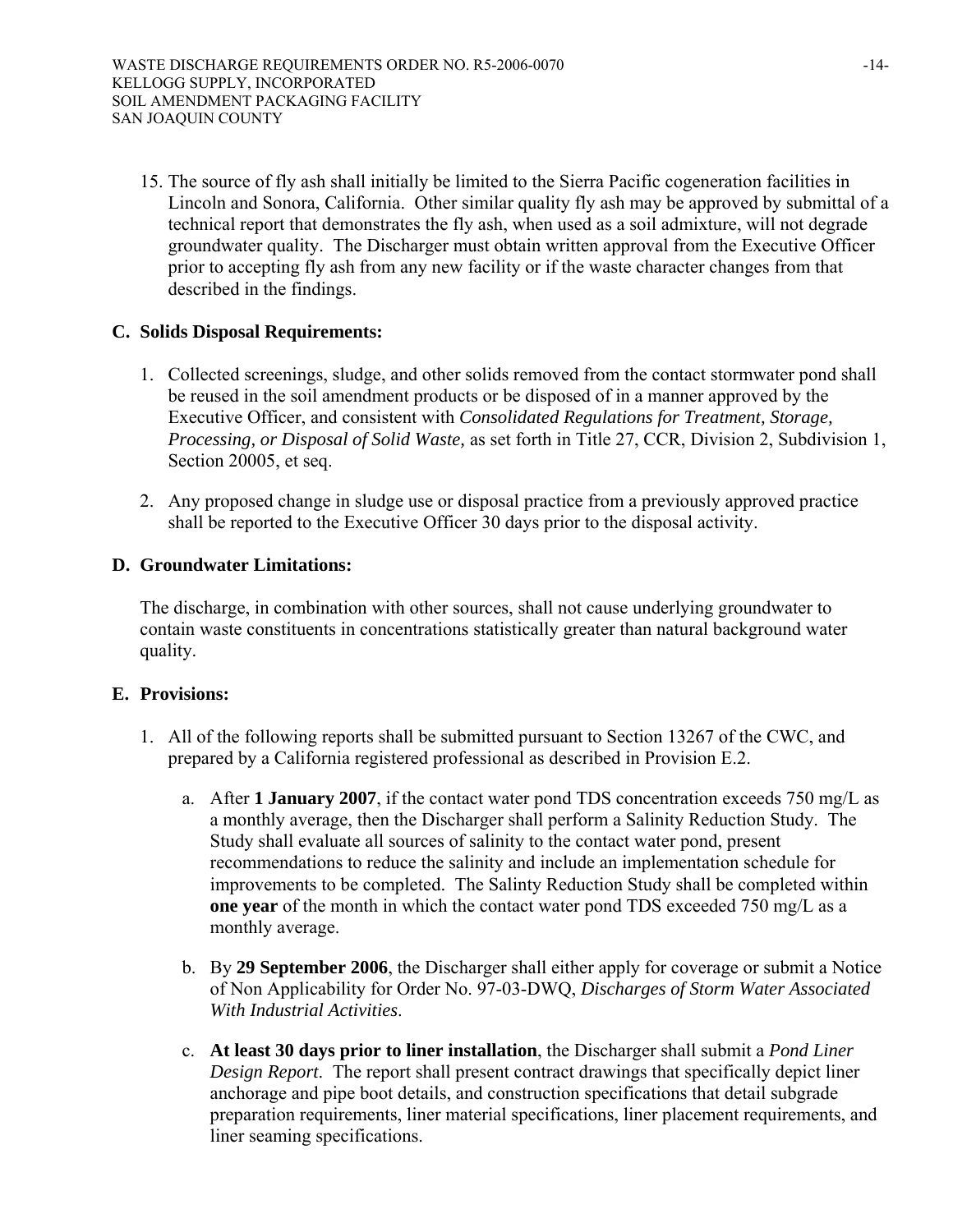- d. **At least 30 days prior to liner installation**, the Discharger shall submit a *Pond Liner System Construction Quality Assurance (CQA) Plan*. The CQA Plan shall set forth a detailed program of inspection and testing to ensure that the liner system is constructed as designed and is free from defects whether the result of manufacture or damage during installation. At a minimum, the CQA Plan shall include the following:
	- 1. Procedures for review of the liner manufacturer's quality control data to determine acceptance of the material.
	- 2. Procedures for verifying and documenting appropriate shipping, handling, and storage requirements to ensure protection of the liner material prior to installation.
	- 3. Procedures for inspection and documentation of final subgrade preparation and acceptance prior to liner installation.
	- 4. Procedures for inspection and documentation of liner placement, anchorage, and seaming, including trial seams.
	- 5. Procedures for testing and documentation of nondestructive testing of all liner seams and penetrations.
	- 6. Procedures for identifying and repairing faulty seams and construction damage and documenting the repairs.
	- 7. Procedures for testing and documentation of testing of all liner repairs.
	- 8. Inspection forms to be used for documenting all of the above and the final inspection for acceptance of the liner system.
- e. By **29 September 2006**, the Discharger shall submit a revised *Operation and Management Plan* (*O&M Plan*) that addresses operation of the contact water pond. At a minimum, the *O&M Plan* will describe (a) the daily operation and maintenance of the system, (b) the practices used to control the buildup of dissolved solids in the pond, (c) the locations of sampling points, (d) quality control sampling procedures necessary to obtain representative samples, (e) methods of wood storage outside the composting area, (f) methods of fly ash storage, (g) management of the conveyance area to control any contact water generated there, and (h) anticipated Contact Water Pond levels through the year with a schedule for adding stormwater and/or well water. A copy of the *O&M Plan* shall be kept at the facility for reference by operating personnel and they shall be familiar with its contents
- f. By **2 January 2007**, the Discharger shall submit a *Contact Water Pond Upgrade Report*  that shows that the pond system was constructed to comply with all requirements of this Order.The report shall document implementation of the CQA Plan in narrative form and shall provide signed and dated inspection forms for all elements of the CQA program. It shall include stamped, as-built drawings of the pond and liner system, and shall include results of the post-construction leak testing program.
- g. By **19 October 2007**, the Discharger shall submit a *Contact Water Quality Evaluation Report Addendum* that further characterizes the Contact Water pond and groundwater for the waste constituents identified in fly ash. The evaluation shall consider the site specific conditions and the manner in which the waste is managed, to determine if the material has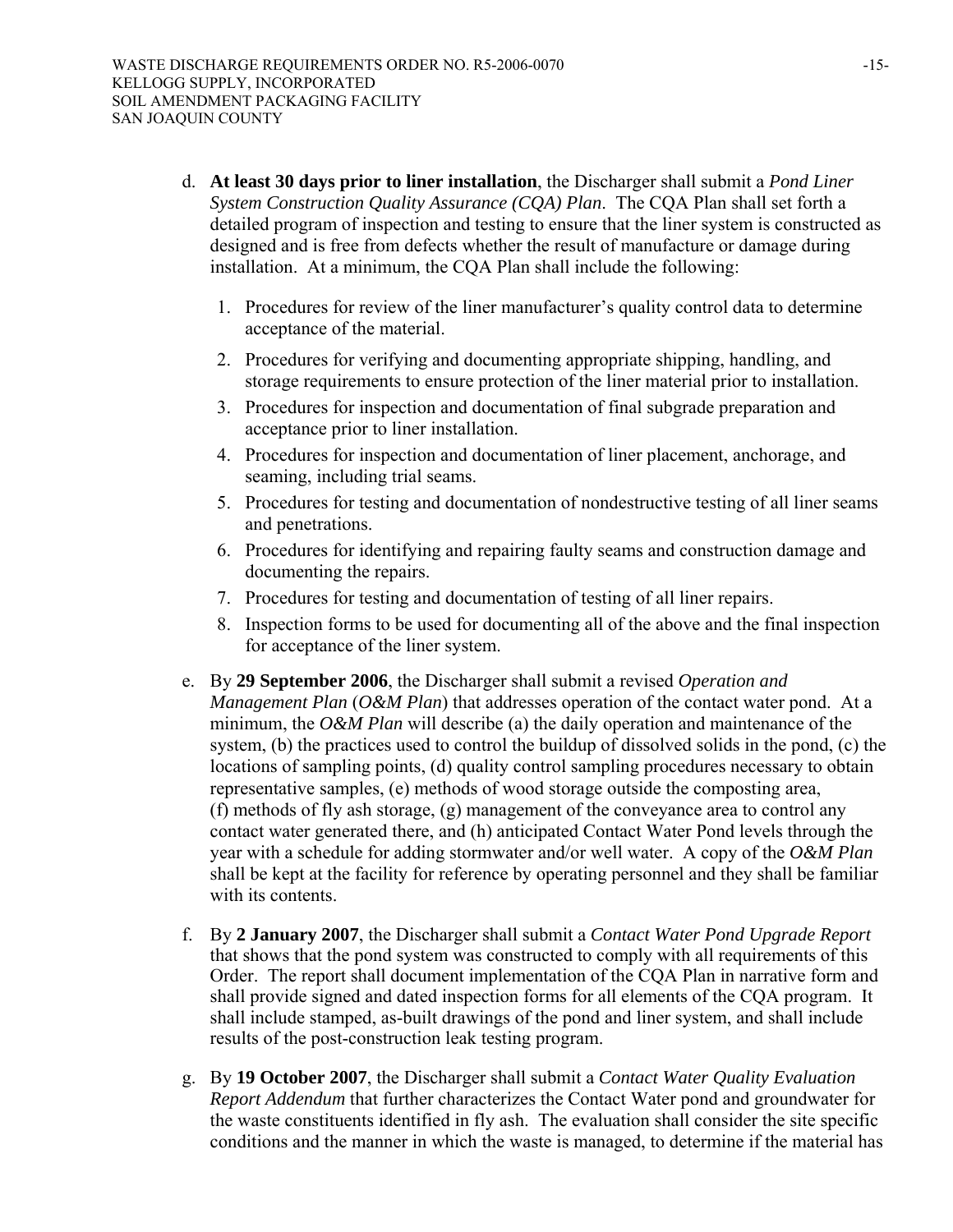degraded or is likely to degrade groundwater quality. The Addendum shall include a determination of whether the waste should be classified as "designated waste" or not.

h. By **19 October 2007**, the Discharger shall submit a *Background Groundwater Quality Study Report*. For each groundwater monitoring parameter/constituent identified in the MRP, the report shall present a summary of monitoring data, calculation of the concentration in background monitoring wells, and a comparison of background groundwater quality to that in wells used to monitor the contact water pond. Determination of background quality shall be made using the methods described in Title 27, §20415(e)(10), or equivalent, and shall be based on data from at least eight consecutive quarterly (or more frequent) groundwater monitoring events. For each monitoring parameter/constituent, the report shall compare measured concentrations for compliance monitoring wells with the calculated background concentration. The report shall be prepared by or under the direction of an engineer or geologist registered to practice in California pursuant to California Business and Professions Code §6735, 7835, and 7835.1.

If the *Background Groundwater Quality Study Report* shows that the wastewater (contact water) discharge has degraded, or is likely to degrade groundwater quality, then upon request of the Executive Officer, the Discharger shall submit *Groundwater Mitigation Plan* which shall evaluate contaminant control alternatives, describe a preferred alternative, and propose a timeline to meet the Groundwater Limitations of this Order. The selected contaminant control alternative must comply with State Water Resources Control Board Resolution No. 68-16 and be consistent with the most recent Basin Plan.

- 2. In accordance with California Business and Professions Code sections 6735, 7835, and 7835.1, engineering and geologic evaluations and judgments shall be performed by or under the direction of registered professionals competent and proficient in the fields pertinent to the required activities. All technical reports specified herein that contain workplans for, that describe the conduct of investigations and studies, or that contain technical conclusions and recommendations concerning engineering and geology shall be prepared by or under the direction of appropriately qualified professional(s), even if not explicitly stated. Each technical report submitted by the Discharger shall contain the professional's signature and/or stamp of the seal.
- 3. The Discharger shall comply with the Monitoring and Reporting Program No. R5-2006-0070, which is a part of this Order, and any revisions thereto as ordered by the Executive Officer.
- 4. The Discharger shall comply with the "Standard Provisions and Reporting Requirements for Waste Discharge Requirements", dated 1 March 1991, which are attached hereto and by reference a part of this Order. This attachment and its individual paragraphs are commonly referenced as "Standard Provision(s)."
- 5. The Discharger shall submit to the Board on or before each compliance report due date the specified document, or if appropriate, a written report detailing compliance or noncompliance with the specific schedule date and task. If noncompliance is reported, then the Discharger shall state the reasons for noncompliance and shall provide a schedule to come into compliance.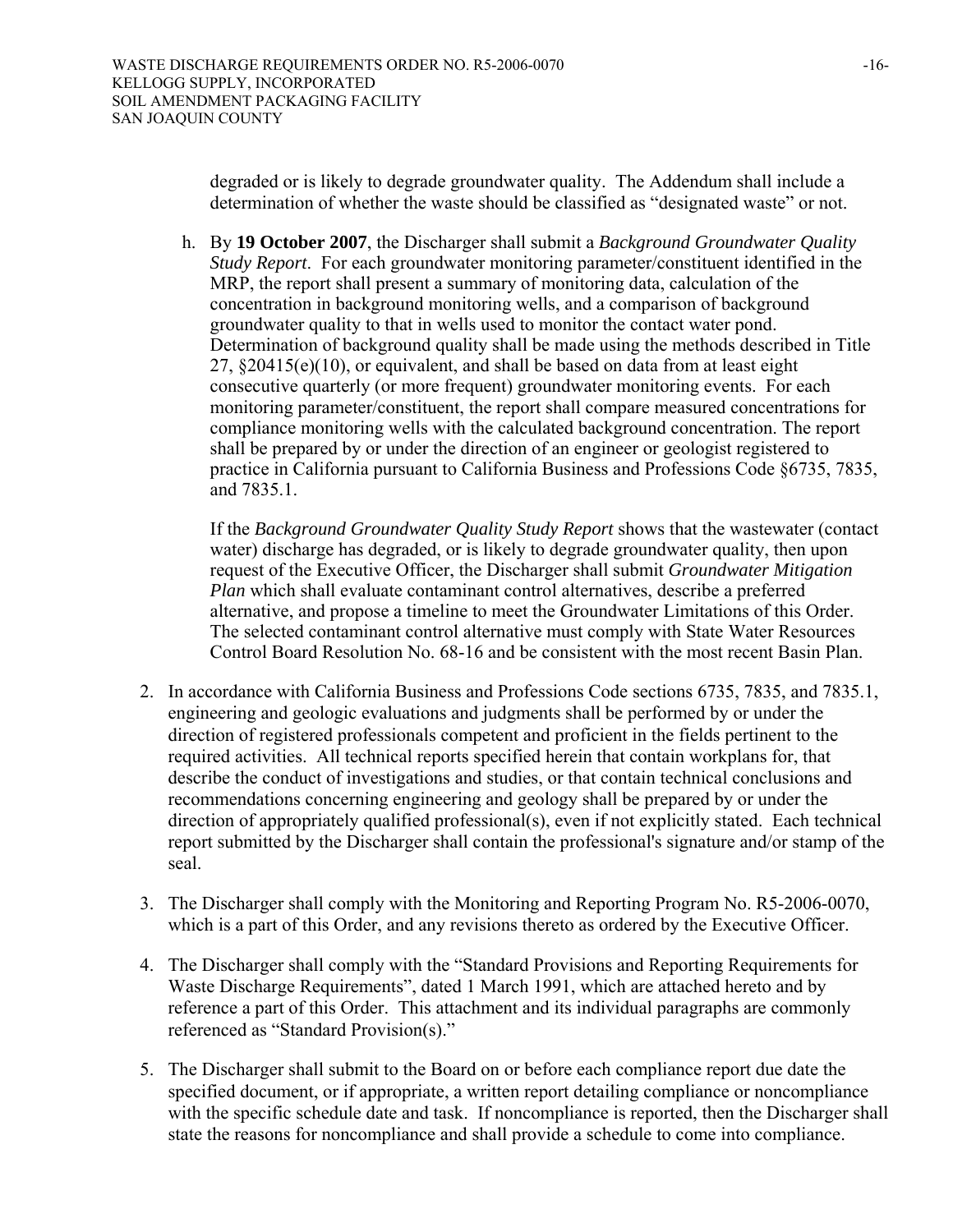- 6. The Discharger shall use the best practicable cost-effective control technique(s) currently available to comply with the requirements specified in this order.
- 7. The Discharger shall report promptly to the Board any material change or proposed change in the character, location, area, or volume of the raw material storage or contact water storage or disposal.
- 8. In the event of any change in control or ownership of the facility or wastewater disposal areas, the Discharger must notify the succeeding owner or operator of the existence of this Order by letter, a copy of which shall be immediately forwarded to this office. To assume operation as Discharger under this Order, the succeeding owner or operator must apply in writing to the Executive Officer requesting transfer of the Order. The request must contain the requesting entity's full legal name, the state of incorporation if a corporation, the name and address and telephone number of the persons responsible for contact with the Regional Board, and a statement. The statement shall comply with the signatory paragraph of Standard Provision B.3 and state that the new owner or operator assumes full responsibility for compliance with this Order. Failure to submit the request shall be considered a discharge without requirements, a violation of the California Water Code. Transfer shall be approved or disapproved by the Executive Officer.
- 9. The Discharger shall comply with all conditions of this Order, including timely submittal of technical and monitoring reports as directed by the Executive Officer. Violations may result in enforcement action, including Regional Board or court orders requiring corrective action or imposing civil monetary liability, or in revision or rescission of this Order.
- 10. A copy of this Order shall be kept at the discharge facility for reference by operating personnel. Key operating personnel shall be familiar with its contents.
- 11. The Board will review this Order periodically and may revise requirements when necessary.

I, PAMELA C. CREEDON, Executive Officer, do hereby certify the foregoing is a full, true, and correct copy of an Order adopted by the California Regional Water Quality Control Board, Central Valley Region, on 23 June 2006.

> Original Signed by PAMELA C. CREEDON, Executive Officer

TRO: 5/30/06

AMENDED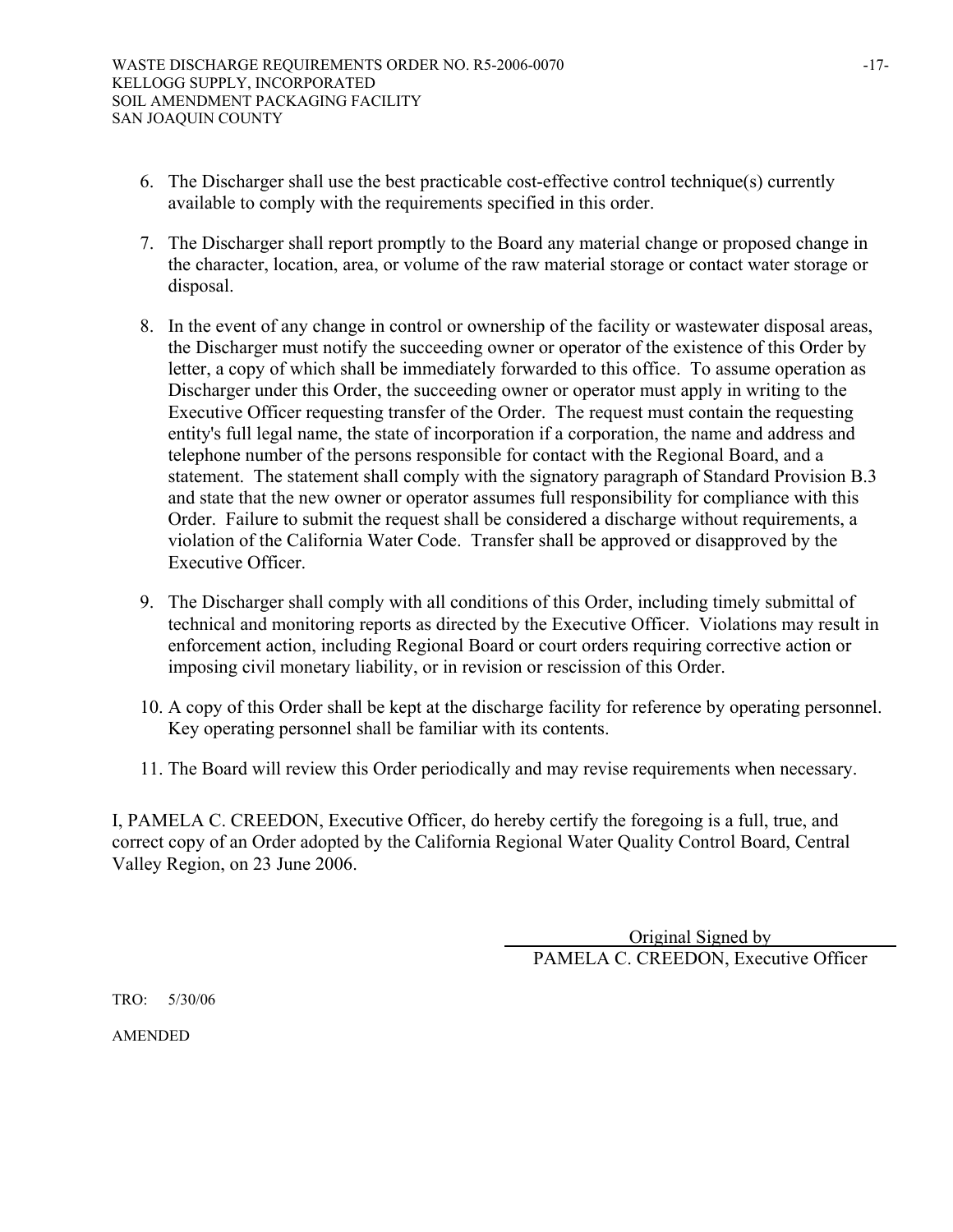#### CALIFORNIA REGIONAL WATER QUALITY CONTROL BOARD CENTRAL VALLEY REGION

#### MONITORING AND REPORTING PROGRAM NO. R5-2006-0070

# FOR

## KELLOGG SUPPLY, INC., SOIL AMENDMENT PACKAGING FACILITY SAN JOAQUIN COUNTY

This monitoring and reporting program (MRP) incorporates requirements for monitoring of the contact water storage pond, stormwater pond, fly ash, and groundwater. This MRP is issued pursuant to Water Code Section 13267. The Discharger shall not implement any changes to this MRP unless and until a revised MRP is issued by the Executive Officer.

All samples should be representative of the volume and nature of the discharge. The time, date, and location of each grab sample shall be recorded on the sample chain of custody form. Field test instruments (such as those used to measure pH and dissolved oxygen) may be used provided that:

- 1. The operator is trained in the proper use of the instrument;
- 2. The instruments are field calibrated prior to each use;
- 3. Instruments are serviced and/or calibrated by the manufacturer at the recommended frequency; and
- 4. Field calibration reports are submitted as described in the "Reporting" section of this MRP.

## **CONTACT WATER POND MONITORING**

Samples shall be collected from an established sampling station located in an area that will provide a sample representative of the water in the contact water pond. Freeboard shall be measured vertically from the surface of the pond water to the lowest elevation of the surrounding berm and shall be measured to the nearest 0.1 foot. Monitoring of the pond shall include, at a minimum, the following:

|                               |                  | Type of       | Sampling               | Reporting        |
|-------------------------------|------------------|---------------|------------------------|------------------|
| Constituent                   | Units            | <b>Sample</b> | <b>Frequency</b>       | <b>Frequency</b> |
| Freeboard                     | feet $(\pm 0.1)$ | Measurement   | Weekly                 | Monthly          |
| Odors                         |                  | Observation   | Weekly                 | Monthly          |
| Dissolved Oxygen              | mg/L             | Grab          | Weekly <sup>2</sup>    | Monthly          |
| pH <sup>1</sup>               | Std. Unit        | Grab          | $\text{Weakly}^2$      | Monthly          |
| <b>Electrical Conductance</b> | $\mu$ mhos/cm    | Grab          | $Weekly^2$             | Monthly          |
| <b>Total Dissolved Solids</b> | mg/L             | Grab          | Monthly <sup>2,3</sup> | Monthly          |
| Dilution Water Added to Pond  | Gallons          | Measured      | Monthly                | Monthly          |
| Water Removed from Pond       | Gallons          | Measured      | Monthly                | Monthly          |
| BOD <sub>5</sub>              | mg/L             | Grab          | Monthly <sup>2</sup>   | Monthly          |
| Nitrate (as $N$ )             | mg/L             | Grab          | Monthly <sup>2</sup>   | Monthly          |
| Ammonia (as N)                | mg/L             | Grab          | Monthly <sup>2</sup>   | Monthly          |
| Arsenic                       | mg/L             | Grab          | Monthly <sup>2,4</sup> | Monthly          |
| Molybdenum                    | mg/L             | Grab          | Monthly <sup>2,4</sup> | Monthly          |
| <b>Hexavalent Chromium</b>    | mg/L             | Grab          | Monthly <sup>2,4</sup> | Monthly          |
| Liner Inspection              | <b>NA</b>        | Observation   | Annually <sup>3</sup>  | Annually         |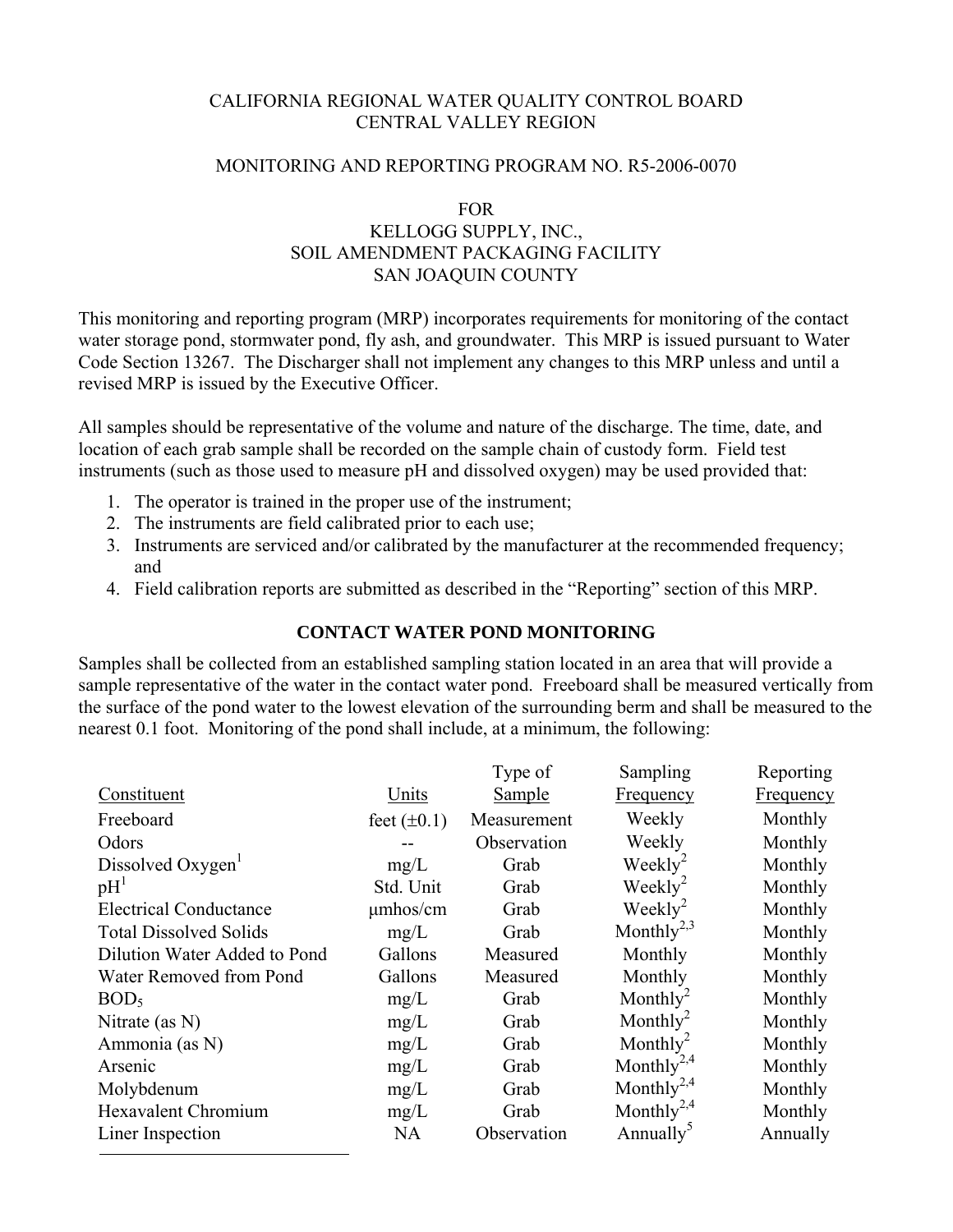1

- 1 Samples shall be collected at a depth of one foot from each pond in use, opposite the inlet. Samples shall be collected between 0700 and 0900 hours.<br> $\frac{2}{3}$  Samples shall be collected when
- Samples shall be collected when water is present. If no water is present, the report shall so state.
- If TDS concentration exceeds 750 mg/L, additional samples may be collected within the reporting period. All values shall be presented and averaged in the monitoring report.
- Contact water samples for metals analysis shall be filtered with a maximum 0.45-micron filter prior to digestion and analysis.
- Liner inspection shall be performed when pond is dry or as close to dry as possible.

#### **STORMWATER POND MONITORING**

Samples shall be collected from an established sampling station located in an area that will provide a sample representative of the water in the stormwater pond. Freeboard shall be measured vertically from the surface of the pond water to the lowest elevation of the surrounding berm and shall be measured to the nearest 0.1 foot. Monitoring of the pond shall include, at a minimum, the following:

| Constituent                   | <u>Units</u>     | Type of Sample | <b>Sampling Frequency</b> | Reporting Frequency |
|-------------------------------|------------------|----------------|---------------------------|---------------------|
| Freeboard                     | feet $(\pm 0.1)$ | Measurement    | Monthly'                  | Monthly             |
| Odors                         | $- -$            | Observation    | Monthly <sup>1</sup>      | Monthly             |
| <b>Total Dissolved Solids</b> | mg/L             | Grab           | Monthly <sup>1</sup>      | Monthly             |

Samples shall be collected when water is present. If no water is present, the report shall so state.

#### **FLY ASH MONITORING**

A composite sample shall be collected from fly ash stored at the site. All samples shall be collected prior to mixing with soil products using approved EPA methods and shall be tested by the Waste Extraction Test using deionized water for soluble constituents. Monitoring shall include, at a minimum, the following:

| Constituent                  | <u>Units</u> | Type of Sample | <b>Sampling Frequency</b> | Reporting Frequency |
|------------------------------|--------------|----------------|---------------------------|---------------------|
| Arsenic                      | $\mu$ g/L    | Composite      | Monthly                   | Monthly             |
| Molybdenum                   | $\mu$ g/L    | Composite      | Monthly                   | Monthly             |
| Hexavalent Chromium          | $\mu$ g/L    | Composite      | Monthly                   | Monthly             |
| Title 22 Metals <sup>1</sup> | $\mu$ g/L    | Composite      | Annually                  | Annually            |

Title 22 Metals shall consist of antimony and/or antimony compounds, arsenic and/or arsenic compounds, asbestos, barium and/or barium compounds (excluding barite), beryllium and/or beryllium compounds, cadmium and/or cadmium compounds, chromium VI compounds, chromium and/or chromium (III) compounds, cobalt and/or cobalt compounds, copper and/or copper compounds, fluoride salts, lead and/or lead compounds, mercury and/or mercury compounds, molybdenum and/or molybdenum compounds, nickel and/or nickel compounds, selenium and/or selenium compounds, silver and/or silver compounds, thallium and/or thallium compounds, vanadium and/or vanadium compounds, and zinc and/or zinc compounds.

#### **GROUNDWATER MONITORING**

Prior to construction and/or sampling of any groundwater monitoring wells, the Discharger shall submit plans and specifications to the Board for approval. For the purpose of groundwater monitoring at the site the following wells will be sampled for groundwater elevation and quality: MW-1R, MW-2R, MW-3R, and MW-4; the following wells will be sampled only for groundwater elevation data: P-1, P-2, and P-3.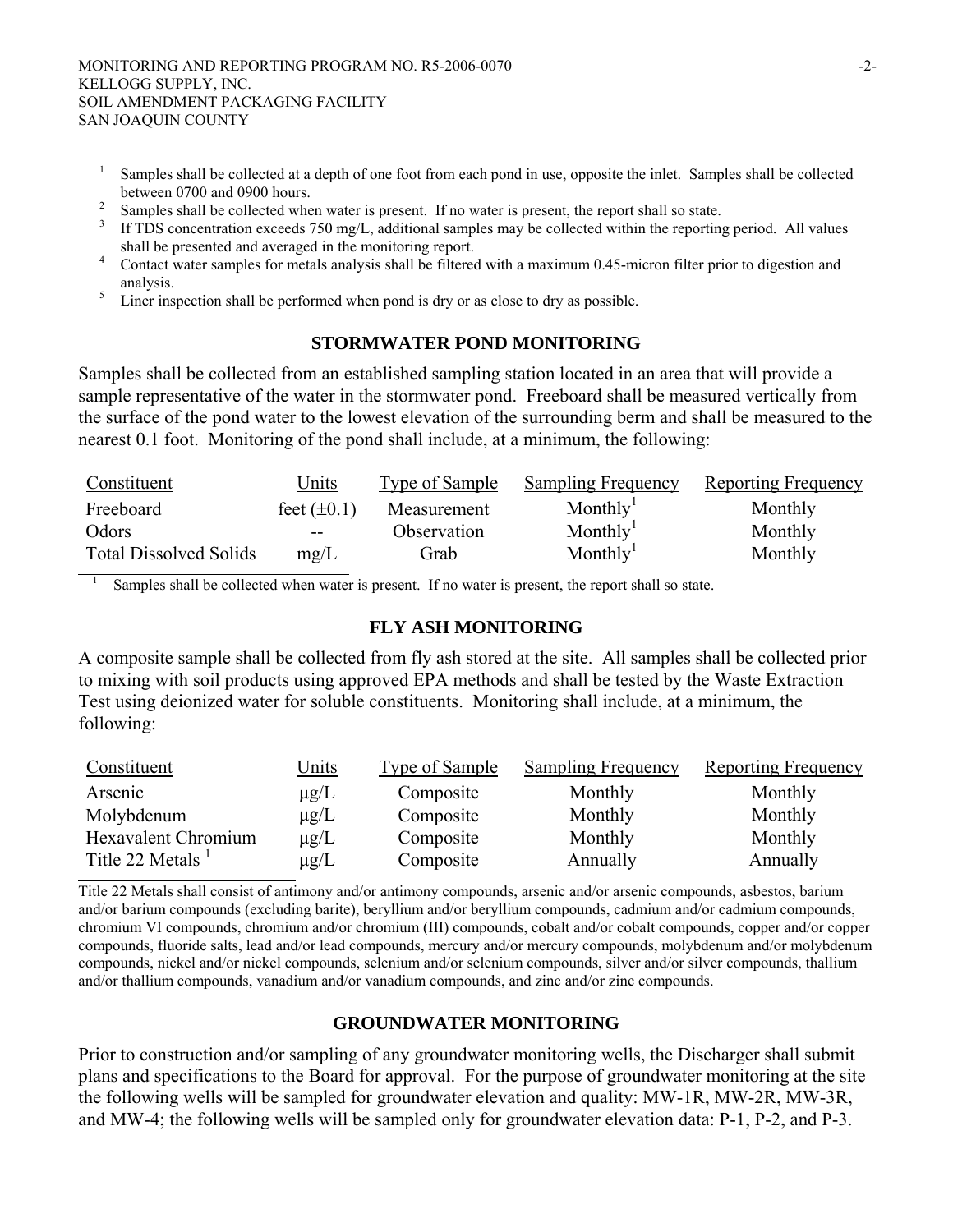Once installed, any new wells shall be added to the monitoring network of the existing wells and shall be sampled and analyzed according to the schedule below. All samples shall be collected using approved EPA methods. Water table elevations shall be calculated to determine groundwater gradient and direction of flow.

Prior to sampling, the groundwater elevations shall be measured and the wells shall be purged of at least three well volumes until temperature, pH, and electrical conductivity have stabilized. Depth to groundwater shall be measured to the nearest 0.01 feet. Groundwater monitoring shall include, at a minimum, the following:

|                                    |                 | Type of       | Sampling              | Reporting |
|------------------------------------|-----------------|---------------|-----------------------|-----------|
| Constituent                        | Units           | <b>Sample</b> | <b>Frequency</b>      | Frequency |
| Depth to Groundwater               | $\pm 0.01$ feet | Measurement   | Quarterly             | Quarterly |
| Groundwater Elevation <sup>1</sup> | $\pm 0.01$ feet | Calculated    | Quarterly             | Quarterly |
| Gradient                           | feet/foot       | Calculated    | Quarterly             | Quarterly |
| <b>Gradient Direction</b>          | Degrees         | Calculated    | Quarterly             | Quarterly |
| pH                                 | pH units        | Grab          | Quarterly             | Quarterly |
| Nitrate as Nitrogen                | mg/L            | Grab          | Quarterly             | Quarterly |
| Total Kjeldahl Nitrogen            | mg/L            | Grab          | Quarterly             | Quarterly |
| <b>Total Dissolved Solids</b>      | mg/L            | Grab          | Quarterly             | Quarterly |
| <b>Total Coliform Organisms</b>    | $MPN/100$ mL    | Grab          | Quarterly             | Quarterly |
| Standard Minerals <sup>2</sup>     | mg/L            | Grab          | Annual <sup>3</sup>   | Annual    |
| Arsenic                            | mg/L            | Grab          | Annual <sup>3,4</sup> | Annual    |
| Molybdenum                         | mg/L            | Grab          | Annual <sup>3,4</sup> | Annual    |
| <b>Hexavalent Chromium</b>         | mg/L            | Grab          | Annual <sup>3,4</sup> | Annual    |

1 Groundwater elevation shall be determined based on depth-to-water measurements from a surveyed measuring point elevation on each well.<br><sup>2</sup> Standard Min

Standard Minerals shall include at least the following compounds: boron, calcium, iron, magnesium, manganese,

potassium, sodium, chloride, sulfate, total alkalinity (including alkalinity series), and total hardness as  $CaCO<sub>3</sub>$ Annual sample event shall occur in the fourth quarter of the year.

4 Groundwater samples for metals analysis shall be filtered with a maximum 0.45-micron filter prior to digestion and analysis

## **REPORTING**

In reporting monitoring data, the Discharger shall arrange the data in tabular form so that the date, sample type (e.g., contact water pond, stormwater pond, or groundwater monitoring well, etc.), and reported analytical result for each sample are readily discernible. The data shall be summarized in such a manner as to clearly illustrate compliance with waste discharge requirements and spatial or temporal trends, as applicable. The results of any monitoring done more frequently than required at the locations specified in the Monitoring and Reporting Program shall be reported in the next scheduled monitoring report.

As required by the California Business and Professions Code Sections 6735, 7835, and 7835.1, all groundwater monitoring reports shall be prepared under the supervision of a registered professional engineer or geologist and signed by the registered professional.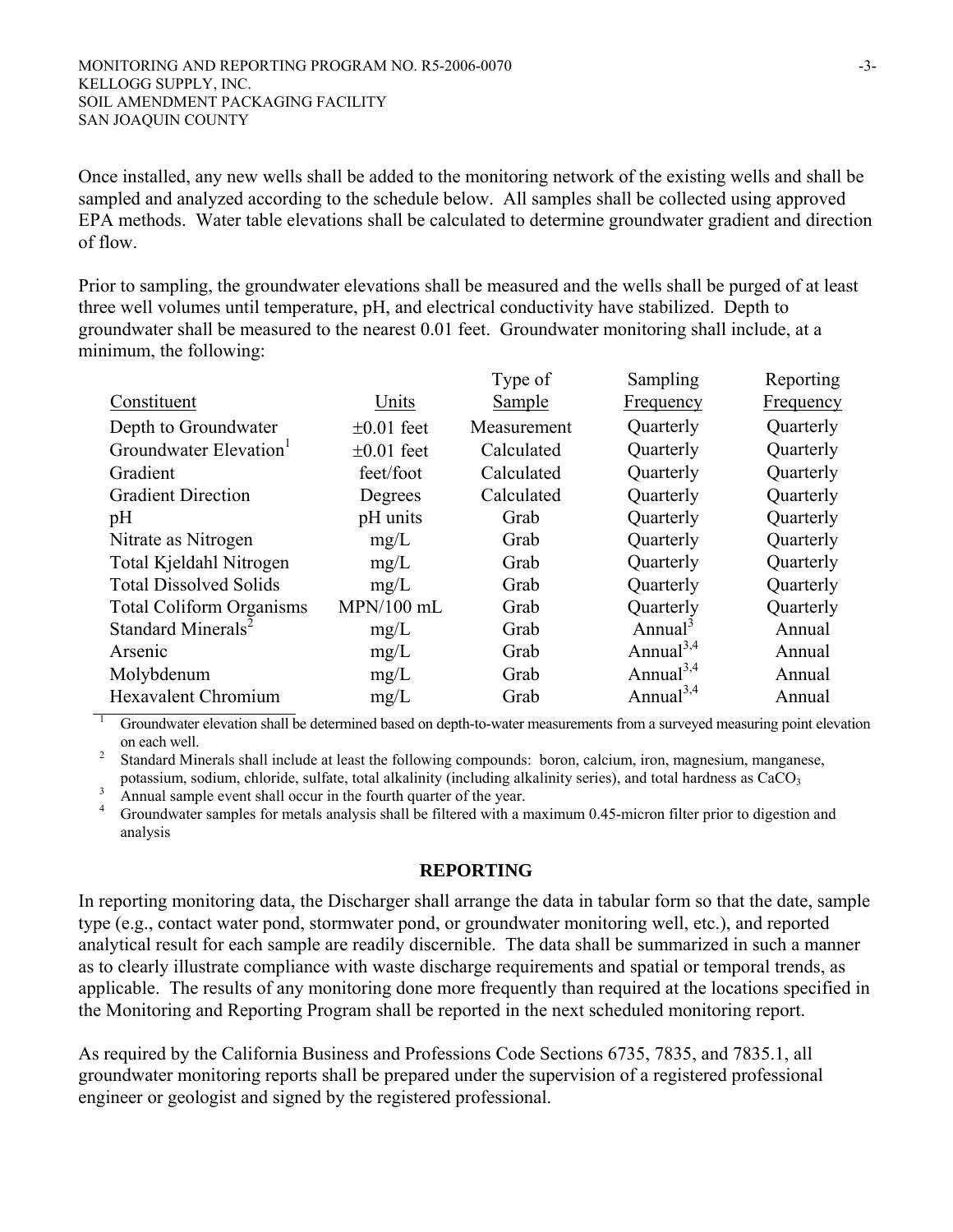# **A. Monthly Monitoring Reports**

Monthly reports shall be submitted to the Regional Board by the **1st day of the second month** following the end of the reporting period (i.e. the January monthly report is due by 1 March). Monthly reports for the months of March, June, September, and December may be submitted as part of the Quarterly Monitoring Report, if desired. The monthly reports shall include the following:

- 1. Results of contact water pond, stormwater pond, and fly ash monitoring;
- 2. A comparison of monitoring data to the discharge specifications and an explanation of any violation of those requirements. Data shall be presented in tabular format;
- 3. If requested by staff, copies of laboratory analytical report(s);
- 4. A calibration log verifying calibration of all hand held monitoring instruments and devices used to comply with the prescribed monitoring program;

# **B. Quarterly Monitoring Reports**

The Discharger shall establish a sampling schedule for groundwater monitoring such that samples are obtained approximately every three months. Quarterly monitoring reports shall be submitted to the Regional Board by the **1st day of the second month after the quarter** (i.e. the January-March quarter is due by May 1<sup>st</sup>) each year. The Quarterly Report shall include the following:

- 1. Results of groundwater monitoring.
- 2. A narrative description of all preparatory, monitoring, sampling, and analytical testing activities for the groundwater monitoring. The narrative shall be sufficiently detailed to verify compliance with the WDR, this MRP, and the Standard Provisions and Reporting Requirements. The narrative shall be supported by field logs for each well documenting depth to groundwater; parameters measured before, during, and after purging; method of purging; calculation of casing volume; and total volume of water purged.
- 3. Calculation of groundwater elevations, an assessment of groundwater flow direction and gradient on the date of measurement, comparison of previous flow direction and gradient data, and discussion of seasonal trends if any.
- 4. A narrative discussion of the analytical results for all groundwater locations monitored including spatial and temporal tends, with reference to summary data tables, graphs, and appended analytical reports (as applicable).
- 5. A comparison of monitoring data to the groundwater limitations and an explanation of any violation of those requirements.
- 6. Summary data tables of historical and current water table elevations and analytical results.
- 7. A scaled map showing relevant structures and features of the facility, the locations of monitoring wells and any other sampling stations, and groundwater elevation contours referenced to mean sea level datum.
- 8. Copies of laboratory analytical report(s) for groundwater monitoring.

## **C. Annual Report**

An Annual Report shall be prepared as the Fourth Quarter monitoring report. The Annual Report shall be submitted to the Regional Board by **1 February** each year. In addition to the data normally presented, the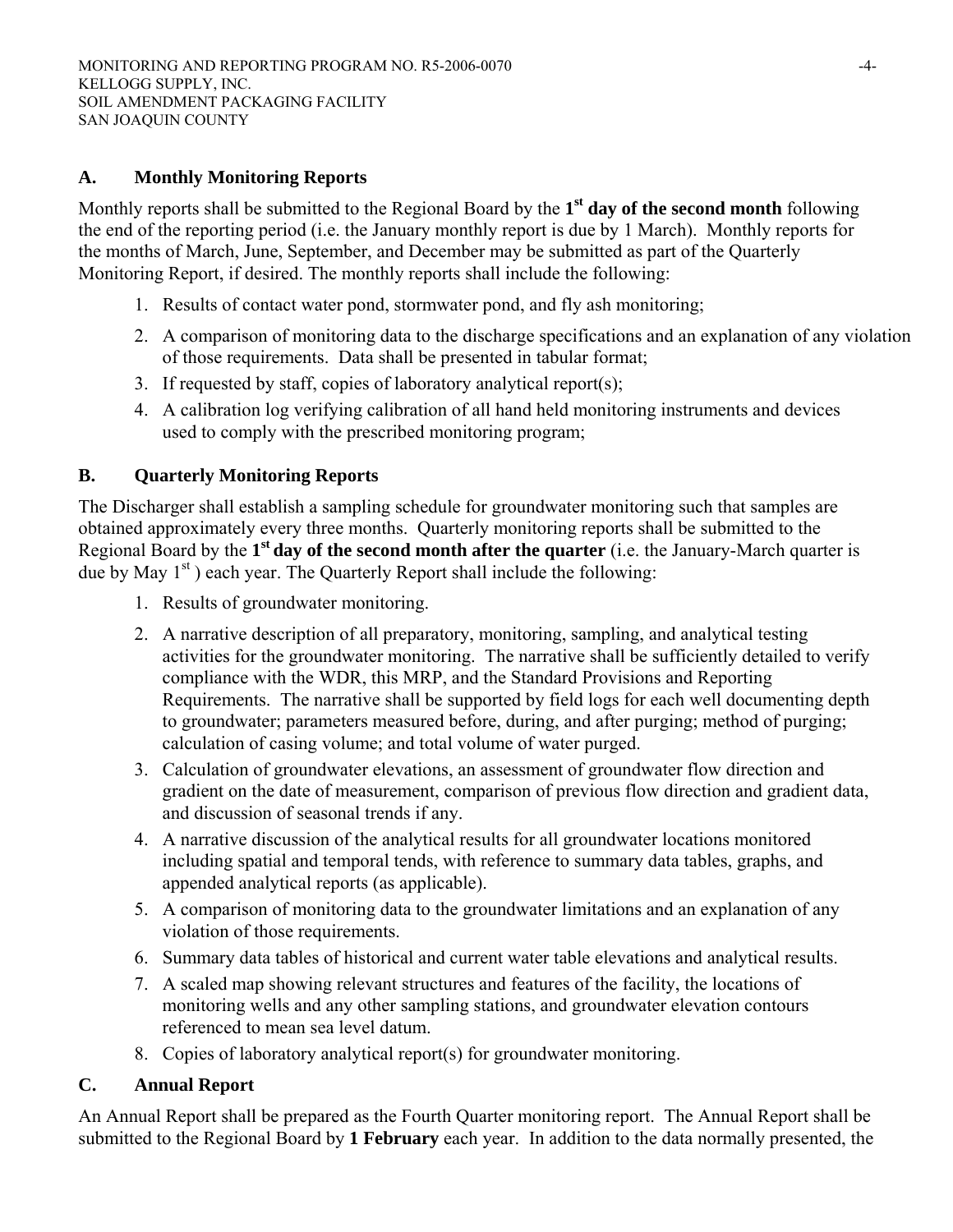Annual Report shall include the following:

- 1. The contents of the regular monthly and quarterly monitoring report for the last quarter of the year.
- 2. The annual fly ash and groundwater monitoring.
- 3. An evaluation of compliance with the requirements of Provision 1.a, a summary of monthly TDS concentrations, and an annual average value calculated for the time period from January through December.
- 4. The results of the contact water pond liner inspection.
- 5. If requested by staff, tabular and graphical summaries of all data collected during the year.
- 6. An evaluation of the effectiveness of the past year's wastewater (contact water) storage and disposal management in terms of odor control and groundwater protection, including consideration of reapplication management practices (i.e.: salinity buildup in the contact water pond, reapplication of contact water to the product, measures implemented to prevent contamination of stormwater with soil amendments), and groundwater monitoring data.
- 7. An evaluation of the groundwater quality at the facility. The evaluation shall include presentation and discussion of the analytes collected once per year (standard minerals, arsenic, molybdenum, and hexavalent chromium) as well as all other analytes required by the MRP.
- 8. A discussion of compliance and corrective actions taken, as well as any planned or proposed actions needed to bring the discharge into compliance with the waste discharge requirements.
- 9. A discussion of any data gaps and potential deficiencies/redundancies in the monitoring system or reporting program.

A letter transmitting the self-monitoring reports shall accompany each report. Such a letter shall include a discussion of requirement violations found during the reporting period, and actions taken or planned for correcting noted violations, such as operation or facility modifications. If the discharger has previously submitted a report describing corrective actions and/or a time schedule for implementing the corrective actions, reference to the previous correspondence will be satisfactory. The transmittal letter shall contain a statement by the discharger, or the discharger's authorized agent, under penalty of perjury, that to the best of the signer's knowledge the report is true, accurate and complete.

The Discharger shall implement the above monitoring program as of the date of this Order.

 Ordered by: Original Signed by PAMELA C. CREEDON, Executive Officer

 June 23, 2006 (Date)

TRO: 5/30/06

AMENDED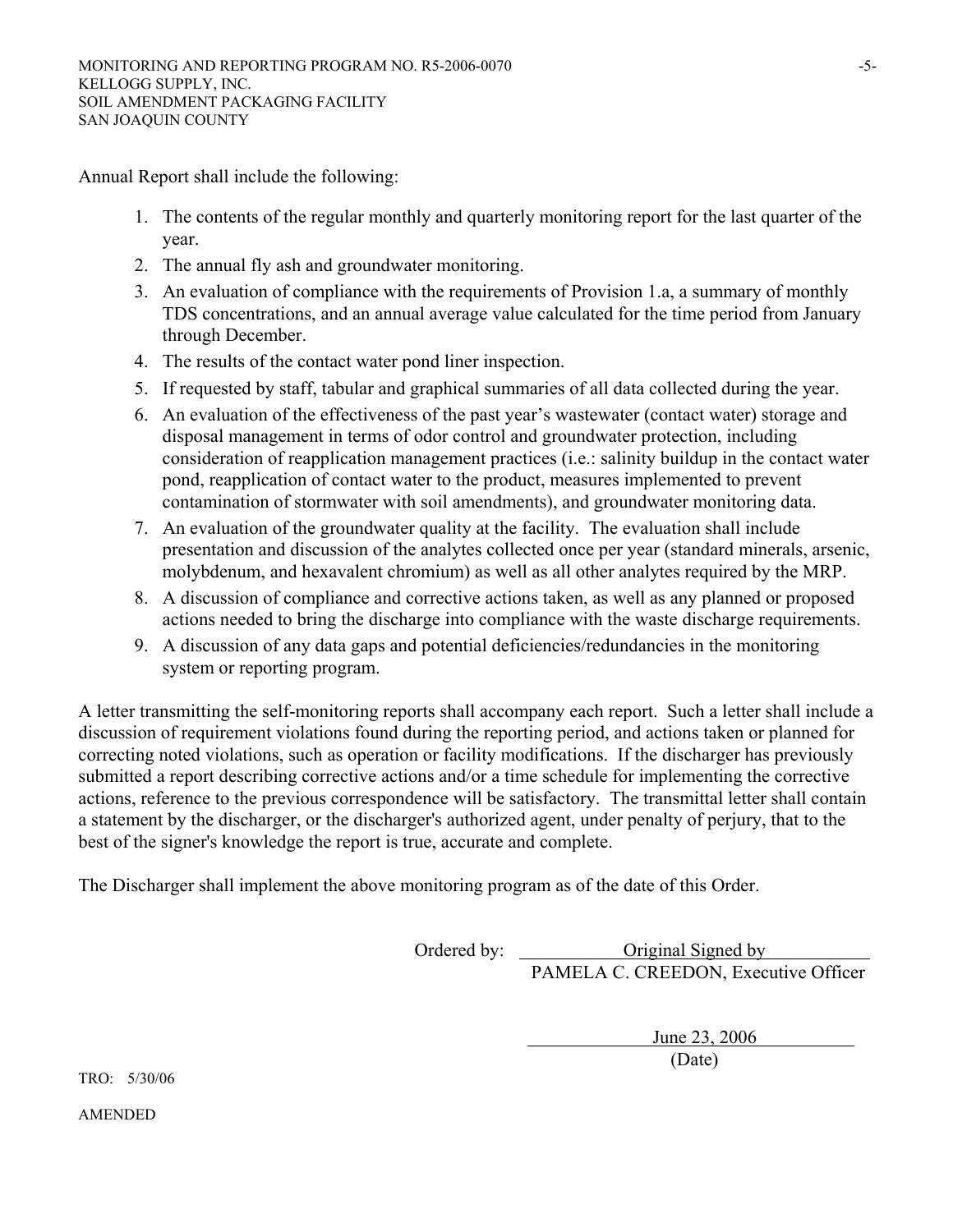#### **INFORMATION SHEET**

# **ORDER NO. R5-2006-0070 KELLOGG SUPPLY, INC. SAN JOAQUIN COUNTY**

Kellogg Supply, Inc. operates a soil amendment processing facility to stockpile, mix, compost, package and warehouse soil amendment products primarily for residential use. No wastewater is generated in the business activities; however, stormwater that falls on stockpiled raw materials, including fertilizer amendments, generates "contact water." Raw materials are stockpiled on a paved outdoor bermed storage area that is equipped with floor drains that direct contact water into the contact water pond. A second area where contact water is generated is the conveyance area, in which composted materials are conveyed from the outdoor bermed storage area to the packaging area. The conveyance area is equipped with berms, a sump, and a pump to discharge contact water to the contact water pond.

The Discharger has completed and is planning to make improvements to the existing contact water pond system. The completed improvements include revised piping configurations to allow addition of stormwater and potable water in the contact water pond to reduce total dissolved solids concentrations, and a system to allow application of contact water to the composting product. The proposed improvements include a plan to line the existing contact water pond with a 60-mil thick HDPE liner to minimize percolation of contact water. The liner will be installed in 2006.

The Discharger is planning to increase the production of the facility in the future. That will be accomplished by increasing the bermed outdoor storage area to a total area of 7.2 acres, and increasing the contact water storage pond to 5.0 million gallons of storage (with two feet of freeboard). The outdoor storage area will be paved with asphalt; the contact water pond will be constructed with a compacted clay liner and a 60-mil thick HDPE liner. Prior to an increase in the size of the processing capacity, the Discharger must obtain written approval from the Executive Officer per Discharge Specification B.1.

Contact water that is discharged to the contact water pond is reapplied to the composting products on the bermed outdoor storage area. Fresh water is added to the contact water pond as needed to limit the concentration of dissolved solids. The fresh water sources will include stormwater collected in the stormwater retention pond and groundwater from a groundwater production well.

Stormwater that falls on other areas of the facility, where soil amendment products are not exposed to the weather, is directed to a stormwater retention pond. Therefore, that stormwater is good quality and possesses a low total dissolved solids concentration. Approximately half of the facility is covered with buildings or paved areas.

This Order also requires the Discharger to submit an application for coverage under the stormwater permitting program, a Pond Liner Design Report, a Pond Liner System Construction Quality Assurance Plan, a revised Operation and Management Plan, a Contact Water Pond Upgrade Report, Contact Water Quality Evaluation Report Addendum, and a Background Groundwater Quality Study Report.

Groundwater wells exist at the facility but the monitoring results to date do not produce a clear characterization of groundwater quality. Groundwater exists at approximately 100 feet below ground surface, and flows to the southwest. Surface water drainage in the area is to the Mokelumne River.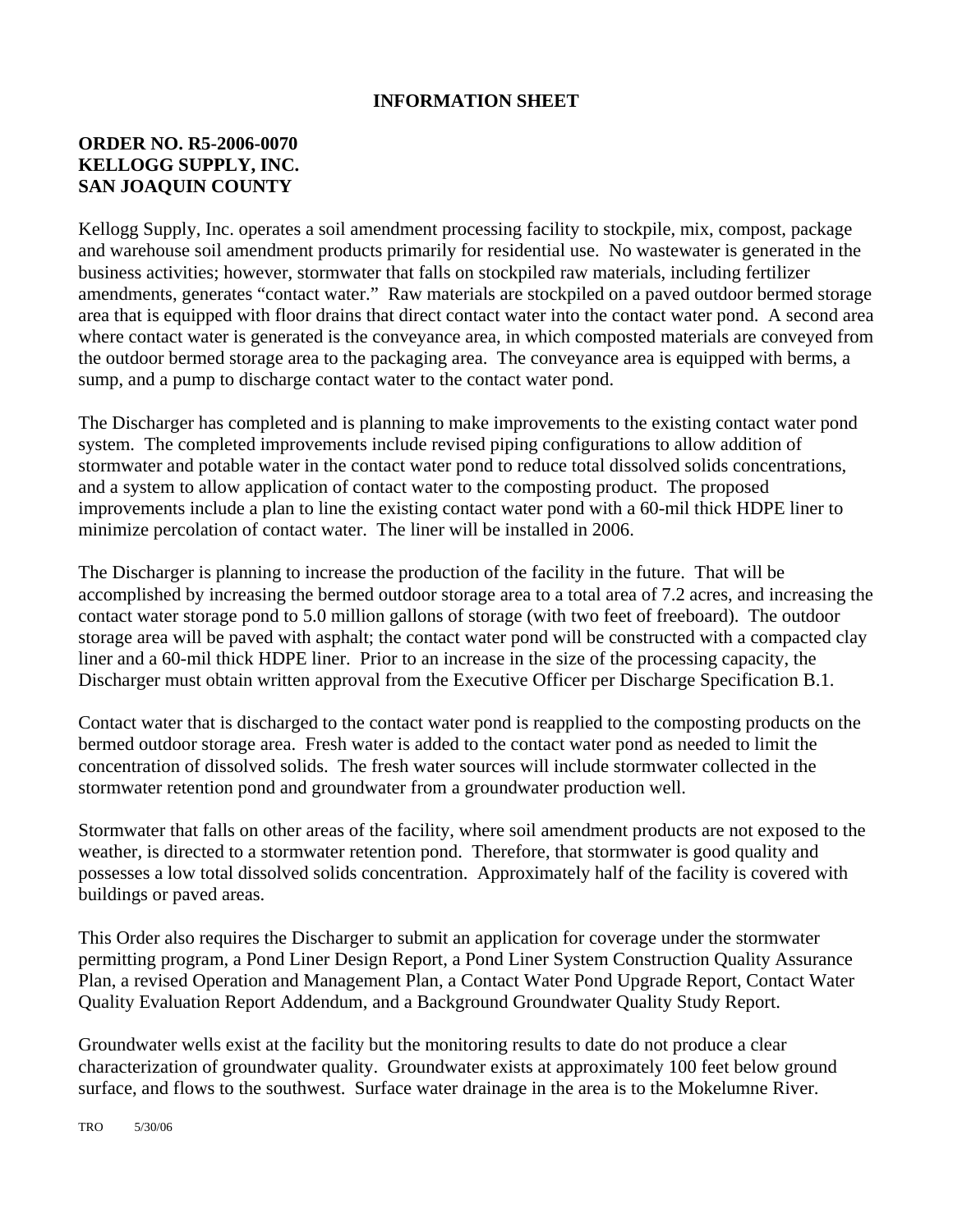**ORDER NO. R5-2006-0070 ATTACHMENT A**